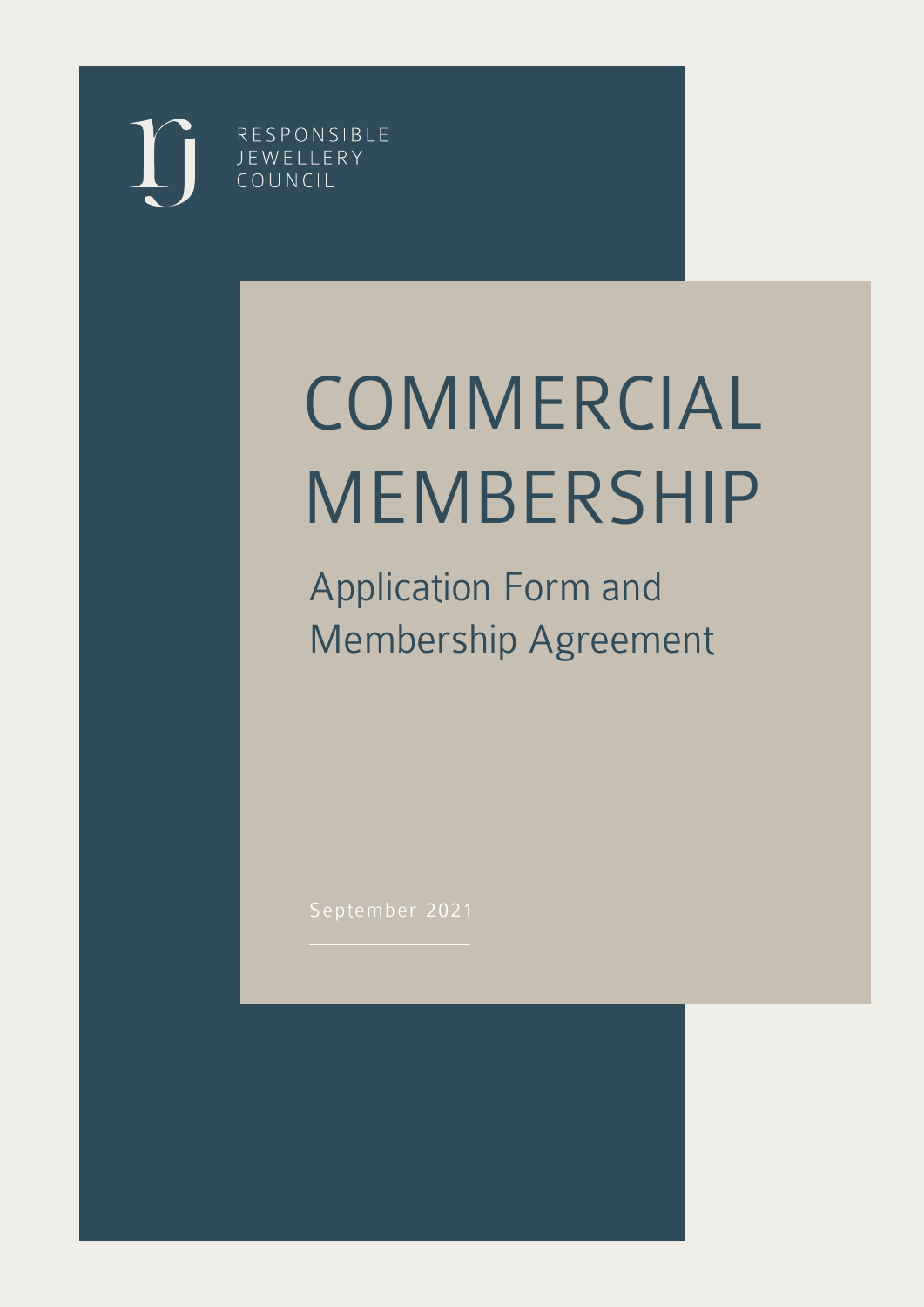# INDEX

| <b>INTRODUCTION</b>                         | $\overline{4}$   |
|---------------------------------------------|------------------|
| <b>SECTION 1: APPLICANT DETAILS</b>         | 6                |
| <b>COMPANY DETAILS</b>                      | $6 \overline{6}$ |
| <b>MAIN CONTACT DETAILS</b>                 | $\overline{7}$   |
| <b>SECTION 2: COMPANY DETAILS</b>           | 8                |
| <b>DIRECTORS</b>                            | 8                |
| PARASTATAL, COMPANY OR TRUST                | 10 <sup>1</sup>  |
| <b>SECTION 3: GROUP DETAILS</b>             | 11               |
| COMPANIES/ENTITIES WITHIN/OUTSIDE RJC SCOPE | 11               |
| <b>GROUP ORGANOGRAM</b>                     | 12               |
| <b>DIRECTORS</b>                            | 13               |
| <b>SECTION 4: CONTROL DETAILS</b>           | 14               |
| CONTROL OF APPLICANT COMPANY                | 14               |
| COMPANY/TRUST                               | 14               |
| CONTROL BY APPLICANT COMPANY                | 15               |
| CONTROL OF THE GROUP                        | 16               |
| <b>SECTION 5: MEMBERSHIP FORA</b>           | 17               |
| SECTION 6 : ANNUAL RELEVANT SALES           |                  |
| <b>&amp; MEMBERSHIP FEE CALCULATION</b>     | 20               |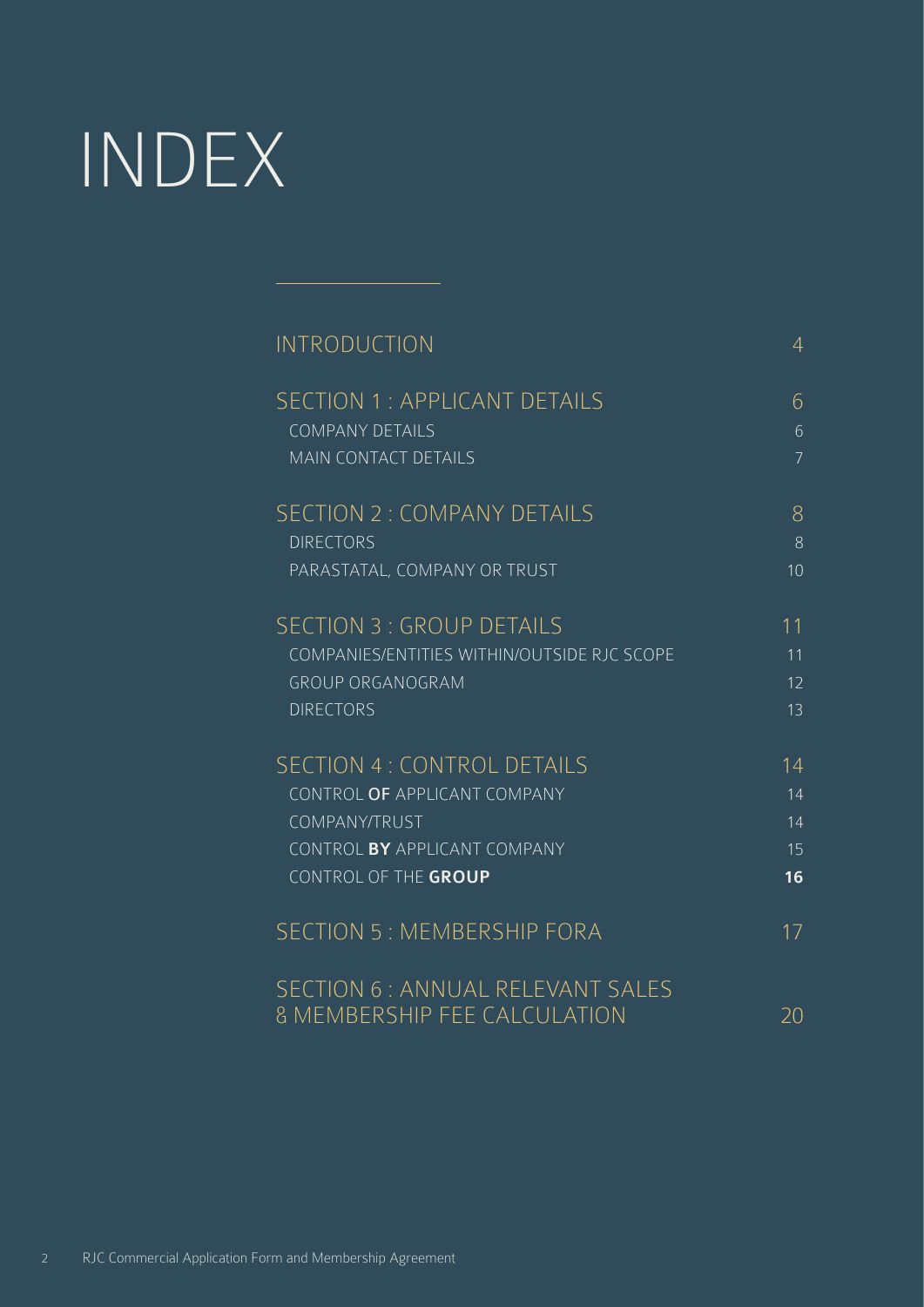| <b>SECTION 7: BANK DETAILS</b>                                     | 20 |
|--------------------------------------------------------------------|----|
| SECTION 8: INDUSTRY PARTICIPATION                                  | 21 |
| SECTION 9 : REQUIRED DOCUMENTATION                                 | 22 |
| SECTION 10 : RELATED INFORMATION                                   | 23 |
| SECTION 11 : CORPORATE RESPONSIBILITY<br><b>AND SUSTAINABILITY</b> | 25 |
| <b>SECTION 12 : DECLARATIONS</b>                                   | 28 |
| <b>SECTION 13: SIGNATURES</b>                                      | 29 |
| MEMBERSHIP AGREEMENT                                               | 30 |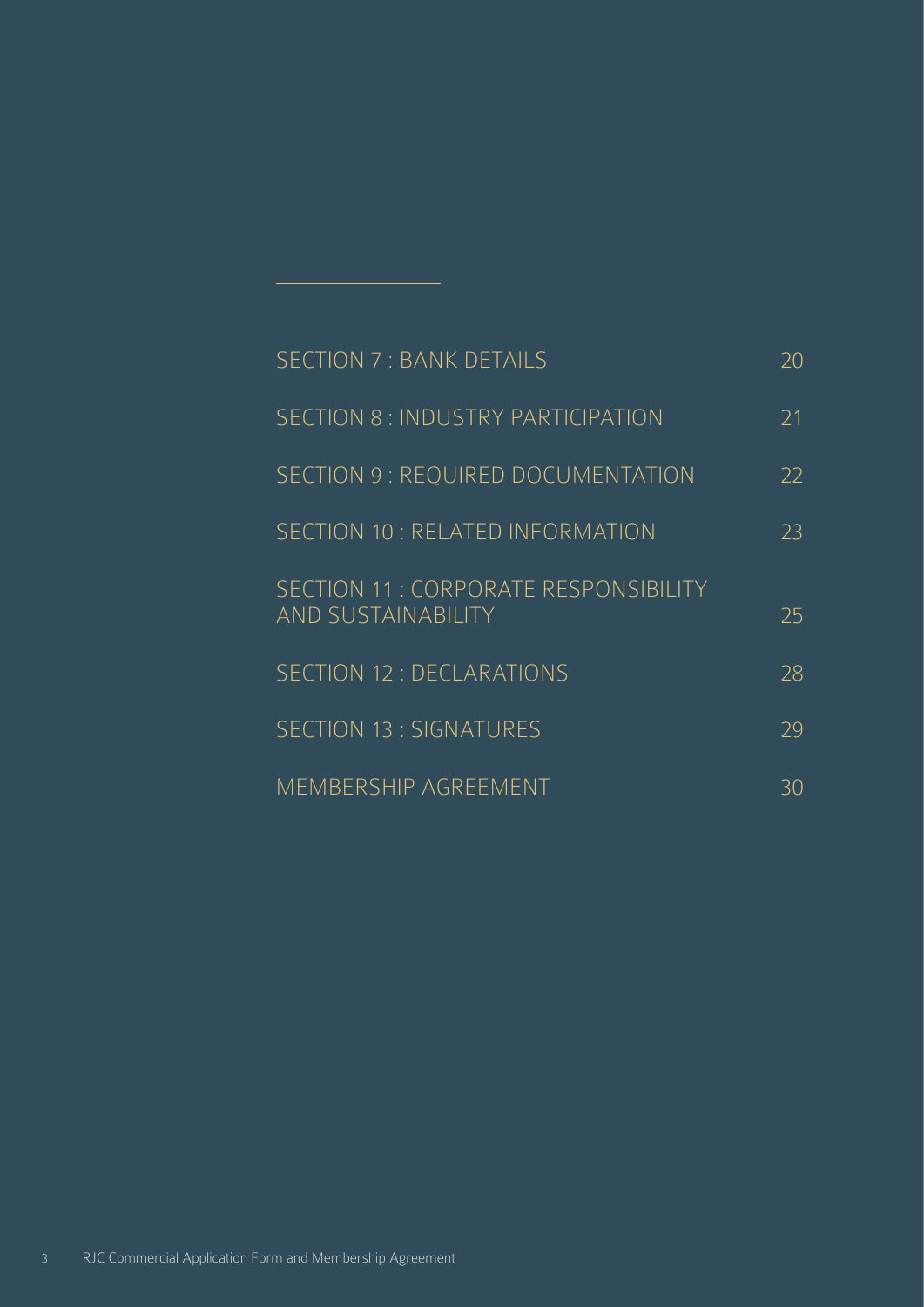# <span id="page-3-0"></span>INTRODUCTION

#### INTRODUCTION

The mission of the RJC is to be the recognised standards and certification organisation for supply chain integrity and sustainability in the global jewellery and watch industry. The RJC system comprises of a comprehensive set of environmental, societal and governance (ESG) standards (Code of Practices and Chain of Custody) in combination with independent audit of member compliance, and certification.

The public disclosure of relevant company information is also an important principle of governance and transparency. To that end, RJC members commit that the name of the company, scope of membership, certification details, business activity and the date of joining may be published on the RJC's website.

From a legal perspective the RJC is required by the UK Money Laundering and Terrorist Financing (Amendment) Regulations 2019 (MLR 2019) to complete background checks for AML purposes on all member organisations. The identification of beneficial ownership is especially important. Furthermore, as a member of the ISEAL Alliance the RJC is also required to maintain up-to-date records of all members.

In almost all circumstances the RJC will reject attempts to register just one company out of a group, especially if the group companies have similar names (for example; ACME Ltd, ACME (India) Pvt Ltd, ACME DMCC, Dubai, UAE and ACME N.V.). Generally the RJC prefers that the parent company of a group becomes the RJC member and will issue a group certification. However, where appropriate the RJC will allow individual memberships by companies which are part of a group, and will issue individual certifications.

ALL sections must be completed as a condition for the RJC to process the application.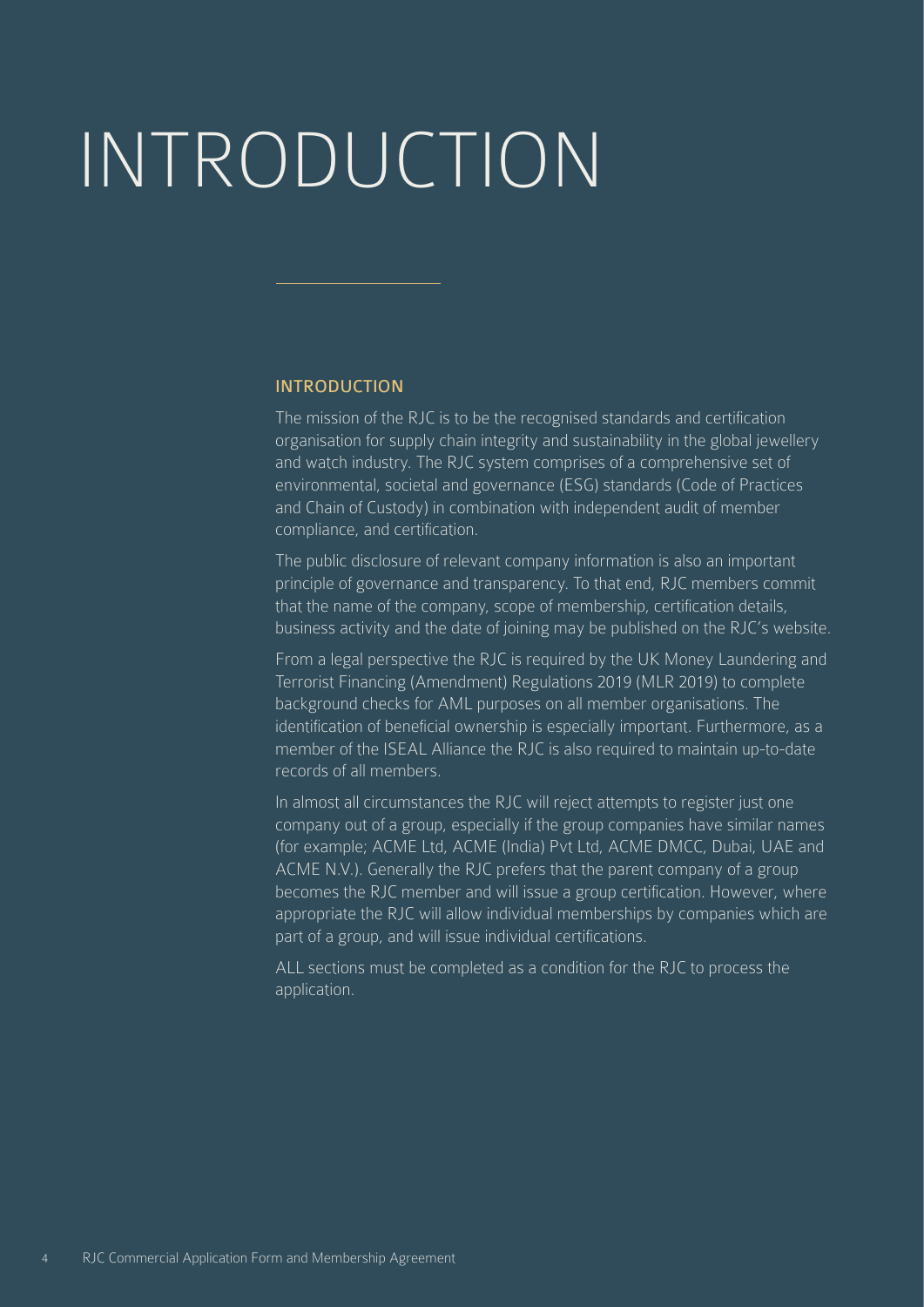#### DEFINITIONS

#### Due Diligence & Risk Assessment

Due diligence is an on-going, proactive and reactive process through which companies can ensure that they respect human rights and do not contribute to conflict. Due diligence can also help companies ensure they observe international law and comply with domestic law. Risk-based due diligence refers to the steps companies should take to identify and address actual or potential risks in order to prevent or mitigate adverse impacts associated with their activities or sourcing decisions. (OECD Due Diligence Guidance, p13)

#### Data Protection

The RJC will comply with Applicable Data Protection Law as follows (i) Regulation (EU) 2016/679 of the European Parliament and of the Council on the protection of natural persons with regard to the processing of personal data and on the free movement of such data, and repealing Directive 95/46/EC("General Data Protection Regulation" or "GDPR"); (ii) Directive 2002/58/EC of the European Parliament and of the Council of 12 July 2002 concerning the processing of personal data and the protection of privacy in the electronic communications sector (as amended or replaced from time to time) and applicable laws implementing that directive in European Union Member States; (iii) the United Kingdom Data Protection Act 2018; and (iv) any other data protection or privacy legislation that applies to the parties from time to time, including where both parties are located outside of the UK or the European Union.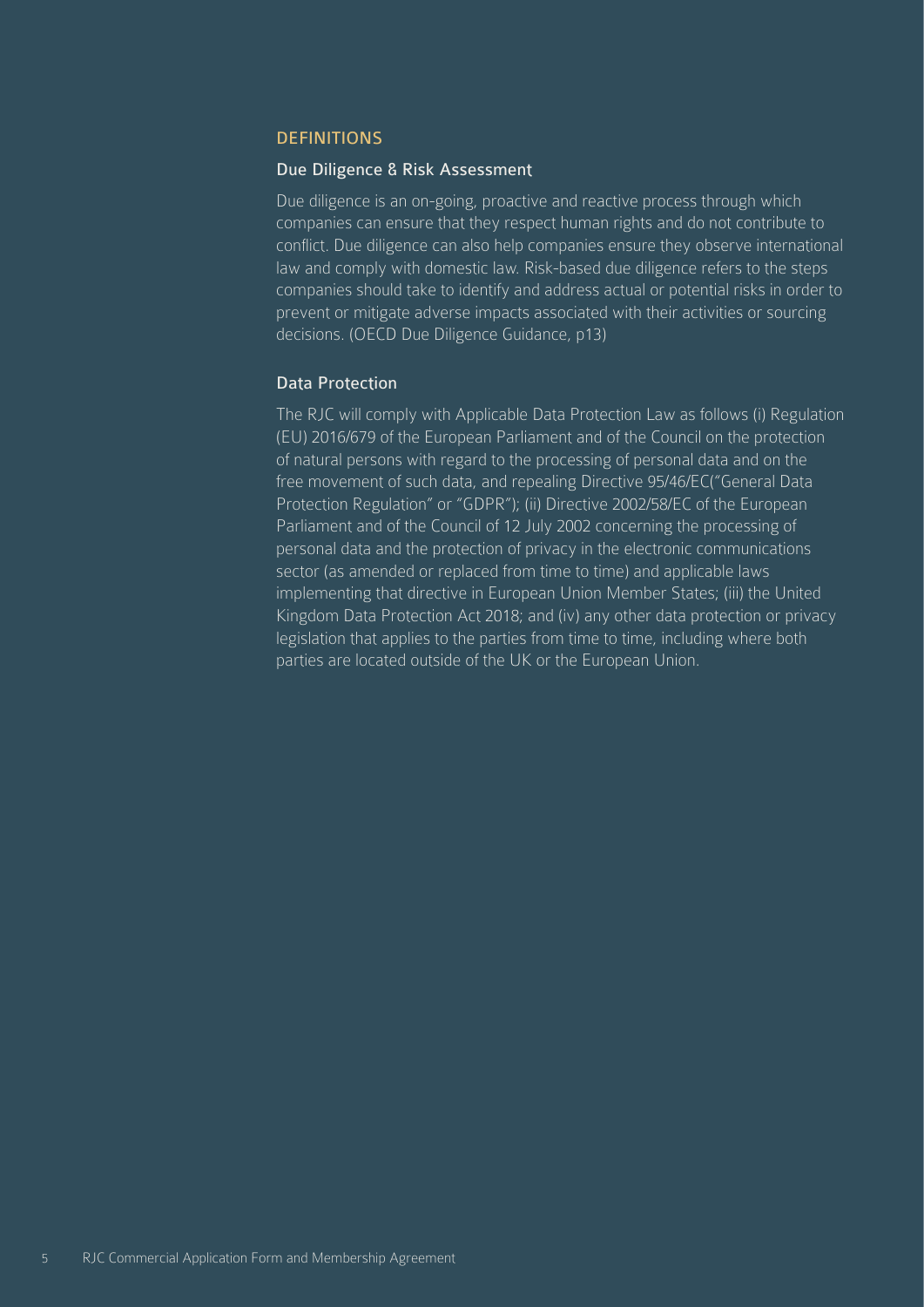## COMPANY DETAILS

# <span id="page-5-0"></span>SECTION 1 Applicant Details

| Official Company Name                   |  |
|-----------------------------------------|--|
| Trading Name<br>(if different to above) |  |
| Country of Registration                 |  |
| Company Registration<br>Number          |  |
| Registered Address                      |  |
|                                         |  |
|                                         |  |
| Work address<br>(if different to above) |  |
|                                         |  |
| Telephone number<br>(inc. country code) |  |
| Fax number<br>(inc. country code)       |  |
| Email address                           |  |
| Website URL                             |  |
| Social Media:                           |  |
| - Twitter                               |  |
| - Facebook                              |  |
| - LinkedIn                              |  |
| - Other?                                |  |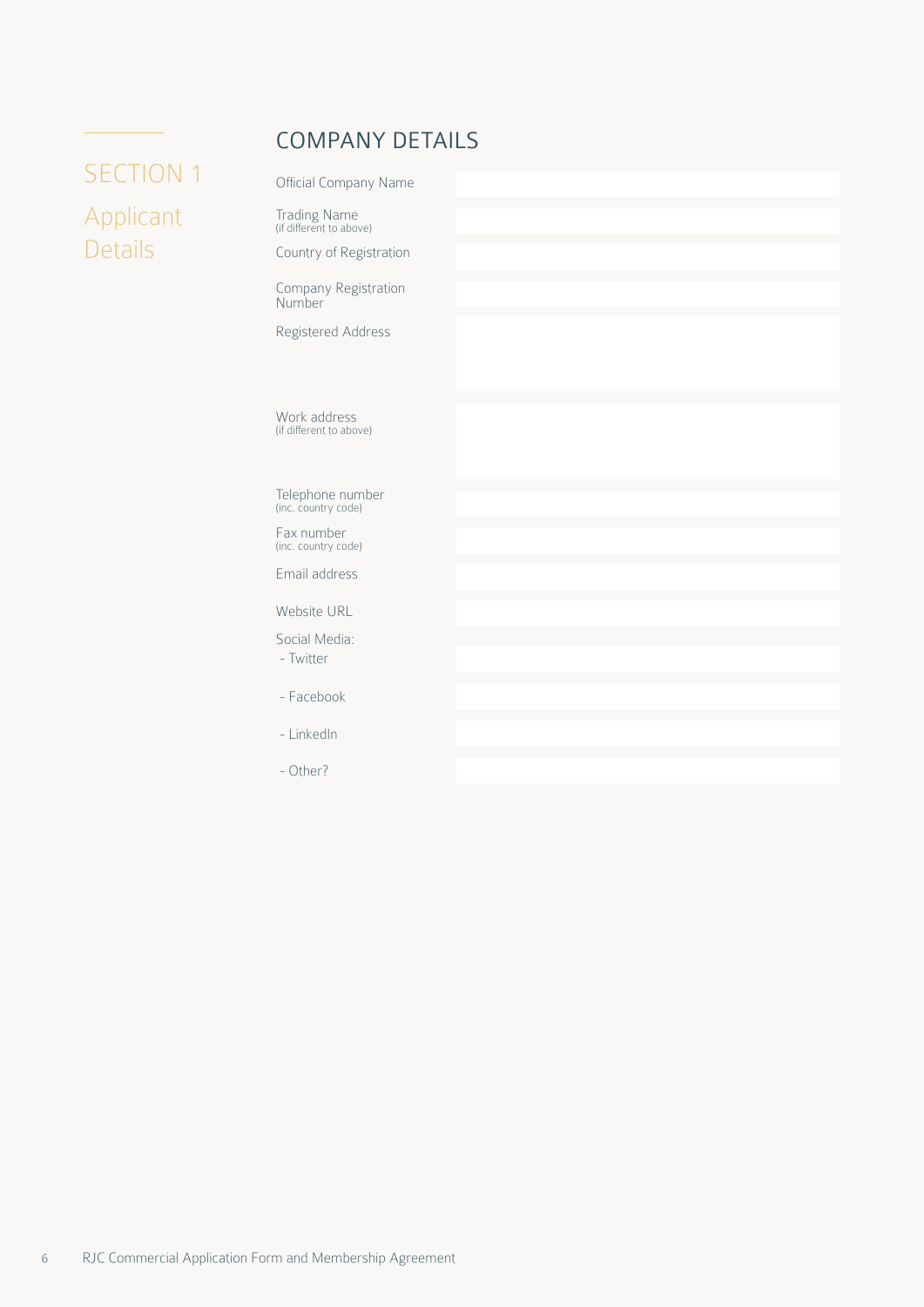## MAIN CONTACT DETAILS

# <span id="page-6-0"></span>SECTION 1 Applicant Details continued

| Full name             |  |  |
|-----------------------|--|--|
| <b>Title/Position</b> |  |  |
| Work address          |  |  |
| Email address         |  |  |
| Telephone number      |  |  |
| Fax Number            |  |  |
| Mobile number         |  |  |

| Full name            |  |  |
|----------------------|--|--|
| Title/Position       |  |  |
| Work address         |  |  |
| <b>Email address</b> |  |  |
| Telephone number     |  |  |
| Fax Number           |  |  |
| Mobile number        |  |  |

| Full name             |  |  |
|-----------------------|--|--|
| <b>Title/Position</b> |  |  |
| Work address          |  |  |
| Email address         |  |  |
| Telephone number      |  |  |
| Fax Number            |  |  |
| Mobile number         |  |  |
|                       |  |  |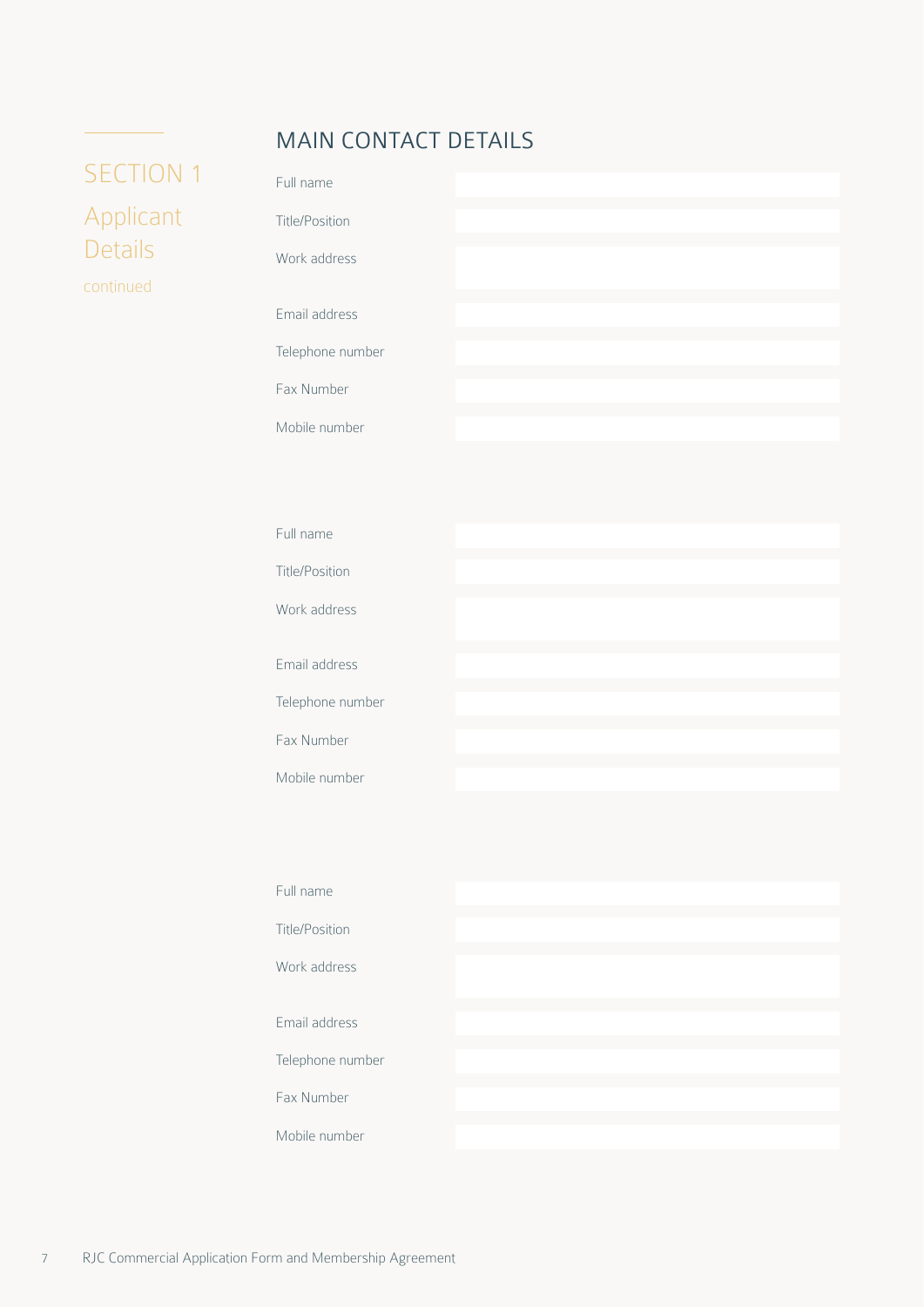## DIRECTORS

Director 1: Full name

# <span id="page-7-0"></span>SECTION 2 Company Details

(Please supply details for ALL Directors of the applicant entity):

Nationality Government-issued photo ID (Passport/ID Card/Driver's license)

ID Expiry date (must have at least 6 months validity from current date)

Date of Birth

Title/Position

Director 2: Full name

Nationality

Government-issued photo ID (Passport/ID Card/Driver's license)

ID Expiry date (must have at least 6 months validity from current date)

Date of Birth

Title/Position

Director 3: Full name

Nationality

Government-issued photo ID (Passport/ID Card/Driver's license)

ID Expiry date (must have at least 6 months validity from current date)

Date of Birth

Title/Position

Director 4: Full name

Nationality

Government-issued photo ID (Passport/ID Card/Driver's license)

ID Expiry date (must have at least 6 months validity from current date)

Date of Birth

Title/Position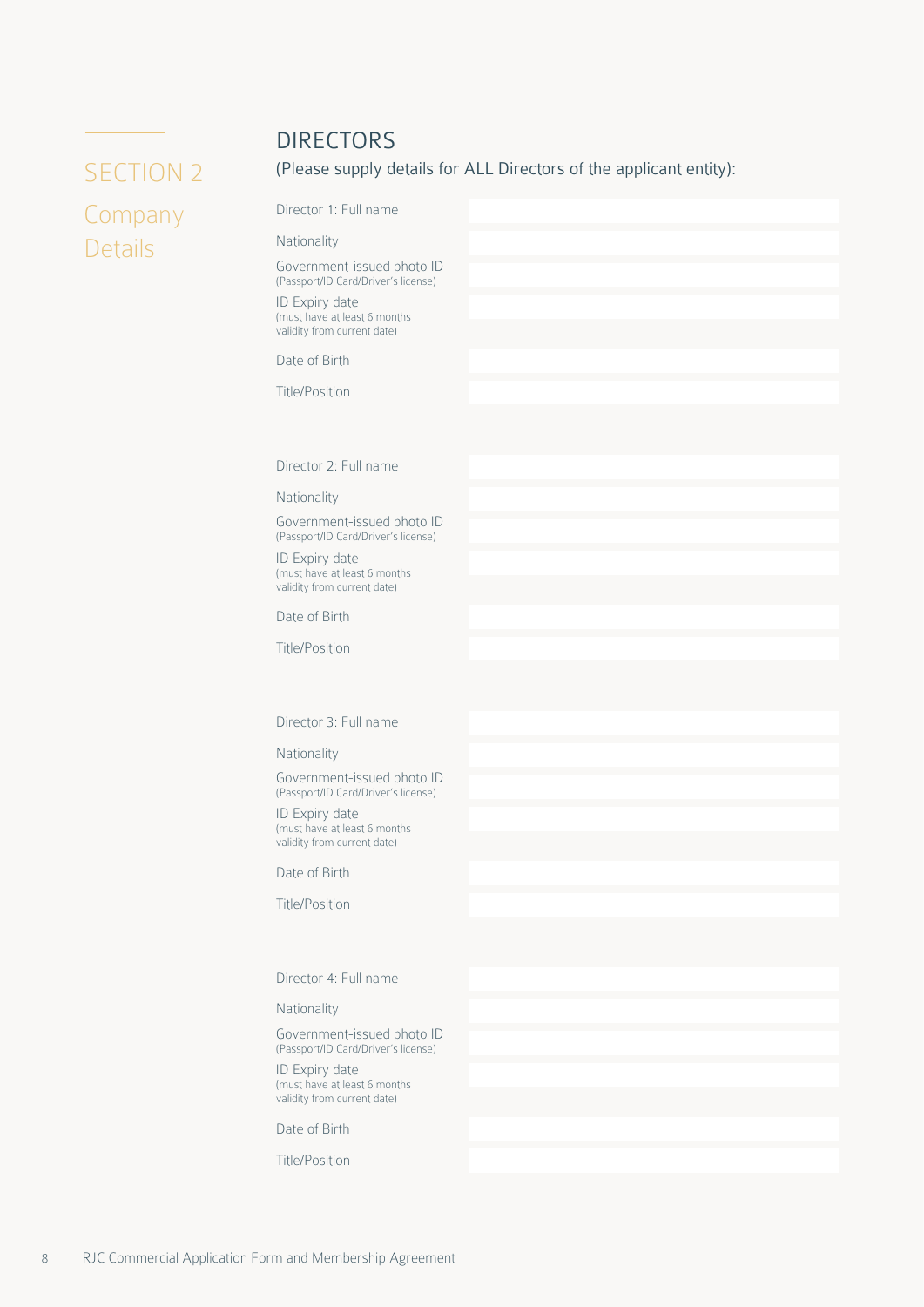# SECTION 2 Company

Details

continued

OWNERSHIP/SHAREHOLDING

Ultimate beneficial owners: Public Company, Private Company, Parastatal Organisations or Trusts. (Please supply details of ALL owners/shareholders who own 20%<sup>1</sup> or more of the shares, whether they are individuals, companies or trusts). This section refers to the ultimate beneficial owners.

Are any individuals' beneficiaries of the applicant company?

|                                                                                                                                                    | Are any individuals beneficiaries of the applicant company? |
|----------------------------------------------------------------------------------------------------------------------------------------------------|-------------------------------------------------------------|
| Yes<br>No                                                                                                                                          |                                                             |
| <b>INDIVIDUALS</b>                                                                                                                                 |                                                             |
| Full name                                                                                                                                          |                                                             |
| Nationality                                                                                                                                        |                                                             |
| Government-issued photo ID<br>(Passport/ID Card/Driver's license)<br>ID Expiry date<br>(must have at least 6 months<br>validity from current date) |                                                             |
| Date of Birth                                                                                                                                      |                                                             |
| % ownership/shareholding                                                                                                                           |                                                             |
| Full name                                                                                                                                          |                                                             |
| Nationality                                                                                                                                        |                                                             |
| Government-issued photo ID<br>(Passport/ID Card/Driver's license)                                                                                  |                                                             |
| ID Expiry date<br>(must have at least 6 months<br>validity from current date)                                                                      |                                                             |
| Date of Birth                                                                                                                                      |                                                             |
|                                                                                                                                                    |                                                             |

Full name

Nationality

Government-issued photo ID (Passport/ID Card/Driver's license)

ID Expiry date (must have at least 6 months validity from current date)

Date of Birth

% ownership/shareholding

1. 20% shareholding is the level that requires AML checks under UK law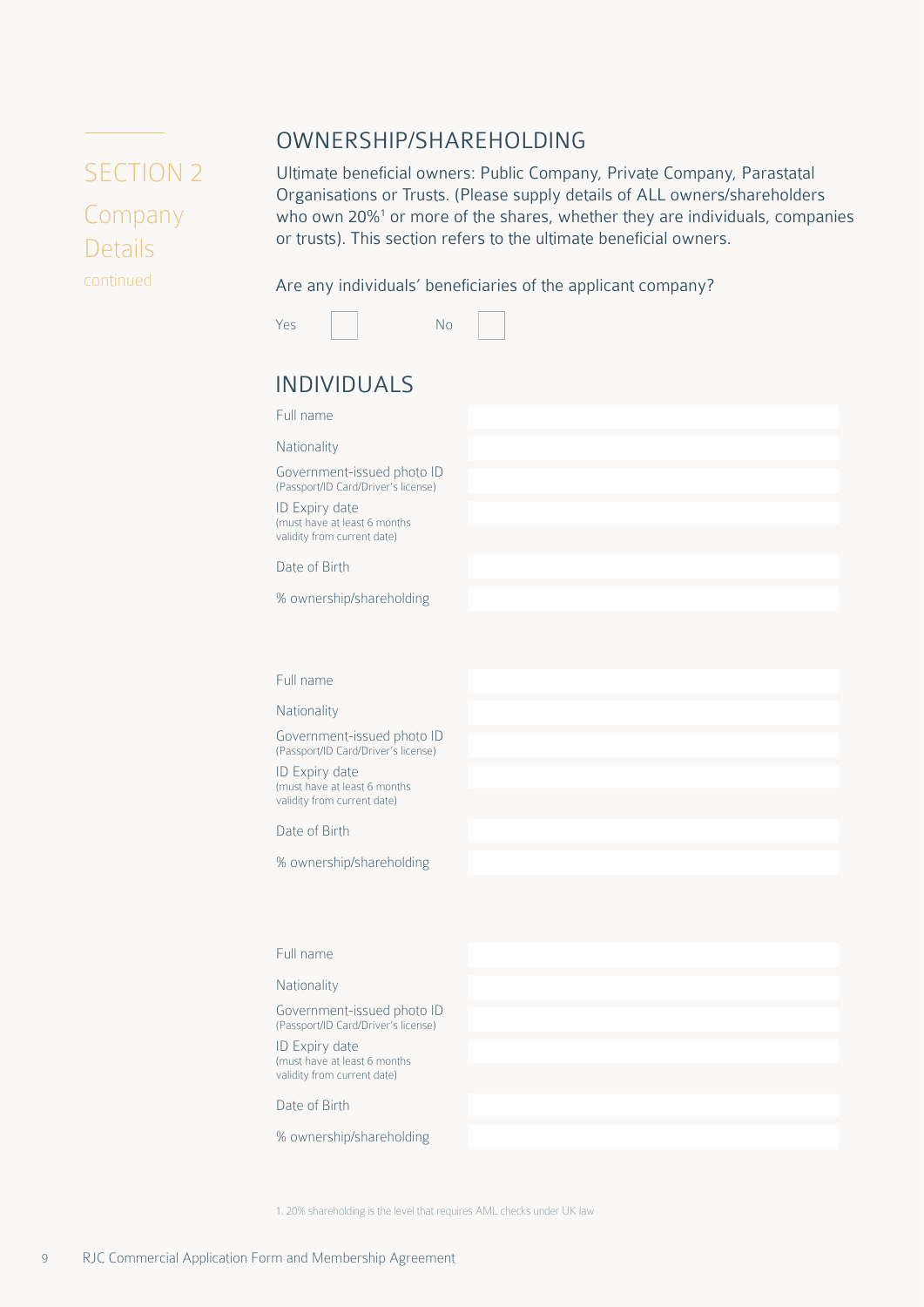# <span id="page-9-0"></span>SECTION 2 Company Details continued

Are any parastatals, companies or trusts beneficiaries of the applicant company?

Yes No



## PARASTATAL, COMPANY OR TRUST

| Parastatal/Company/Trust Name                  |  |  |
|------------------------------------------------|--|--|
| <b>Trading Name</b><br>(if different to above) |  |  |
| Country of Registration                        |  |  |
| Company Registration Number                    |  |  |
| Registered Address                             |  |  |
| Work address<br>(if different to above)        |  |  |
| % ownership/shareholding                       |  |  |

## PARASTATAL, COMPANY OR TRUST

| Parastatal/Company/Trust Name                  |  |  |
|------------------------------------------------|--|--|
| <b>Trading Name</b><br>(if different to above) |  |  |
| Country of Registration                        |  |  |
| Company Registration Number                    |  |  |
| Registered Address                             |  |  |
|                                                |  |  |
| Work address<br>(if different to above)        |  |  |
|                                                |  |  |
| % ownership/shareholding                       |  |  |
|                                                |  |  |

## PARASTATAL, COMPANY OR TRUST

| Parastatal/Company/Trust Name                  |  |  |
|------------------------------------------------|--|--|
| <b>Trading Name</b><br>(if different to above) |  |  |
| Country of Registration                        |  |  |
| Company Registration Number                    |  |  |
| Registered Address                             |  |  |
| Work address<br>(if different to above)        |  |  |
| % ownership/shareholding                       |  |  |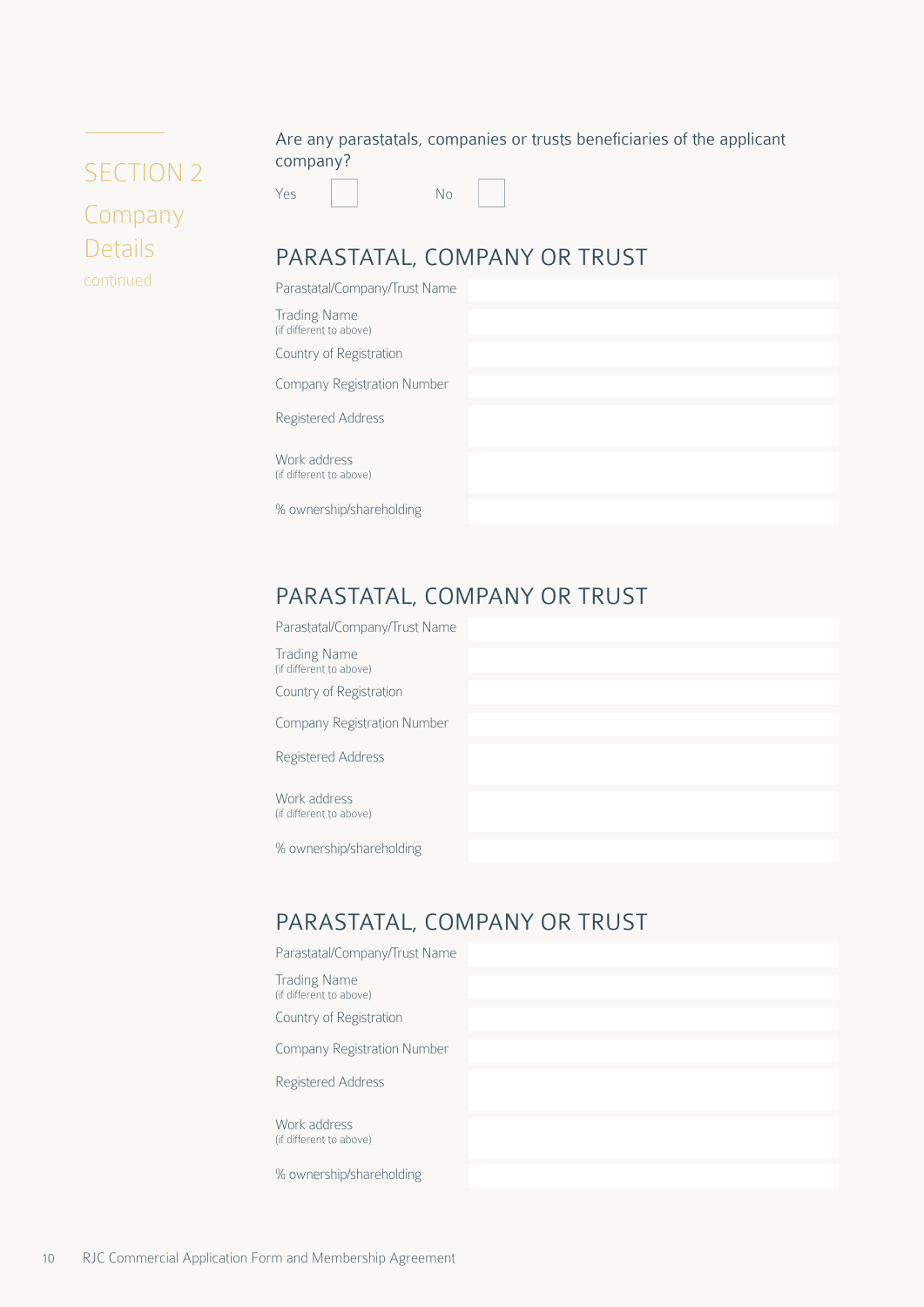# <span id="page-10-0"></span>SECTION 3 Group

Details

A Group of Companies means a collection of parent and subsidiary corporations that function as a single economic entity through a common source of control. A Group Company means any subsidiary or holding company or associate company of the applicant company and any subsidiary of any holding company of the applicant company.

#### Is the applicant company part of a Group of Companies?



DEFINITION



If yes to the above, please answer ALL the questions below, otherwise move to section 5.

### COMPANIES/ENTITIES WITHIN RJC SCOPE

All companies, entities and all their respective facilities involved in the mining, manufacture, or trading of product within RJC scope.

Please list ALL the companies and facilities in the group that mine, sell, manufacture or buy materials within scope of the RJC Code of Practices (COP). (Note: This information may be provided in the form of an organisation chart, a separate list, or an extract from the company's public listing or website.) (Currently Diamonds, Rubies, Sapphires, Emeralds, Gold, Silver or Platinum Group Metals (PGMs: Platinum, Palladium or Rhodium).

| Company Name                                                                                             |  |
|----------------------------------------------------------------------------------------------------------|--|
| <b>Trading Name</b><br>(if different to above)                                                           |  |
| Country of Registration                                                                                  |  |
| <b>Company Registration Number</b>                                                                       |  |
| Registered Address                                                                                       |  |
| Work address<br>(if different to above)                                                                  |  |
| Total Number of employees<br>including all related facilities(including<br>permanent onsite contractors) |  |
| Company Name                                                                                             |  |
| <b>Trading Name</b><br>(if different to above)                                                           |  |
| Country of Registration                                                                                  |  |
| <b>Company Registration Number</b>                                                                       |  |
| Registered Address:                                                                                      |  |
| Work address<br>(if different to above)                                                                  |  |
| Total Number of employees<br>including all related facilities(including<br>permanent onsite contractors) |  |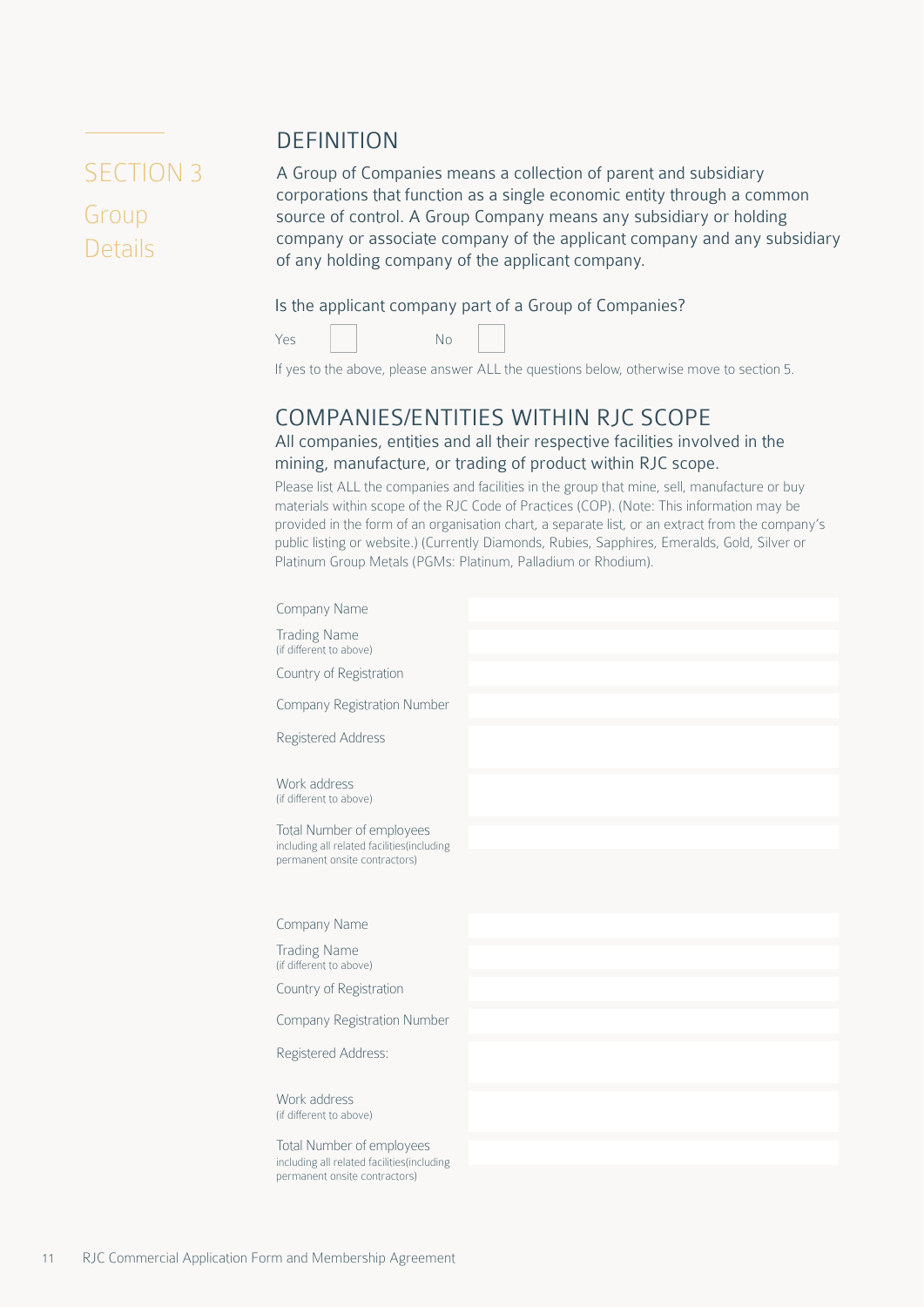# <span id="page-11-0"></span>SECTION 3

Group Details continued

## COMPANIES/ENTITIES OUTSIDE RJC SCOPE

Please list ALL the companies and facilities in the group that fall outside the scope of the RJC Code of Practices (COP). (Note: This information may be provided in the form of an organisation chart, a separate list, or an extract from the company's public listing or website.)

#### Are there companies in the group outside of RJC's Scope?

| Company Name<br><b>Trading Name</b><br>(if different to above)<br>Country of Registration<br>Company Registration Number<br>Registered Address:<br>Work address<br>(if different to above)<br>Total Number of employees<br>including all related facilities(including<br>permanent onsite contractors)<br>Company Name<br><b>Trading Name</b><br>(if different to above)<br>Country of Registration<br>Company Registration Number:<br>Registered Address:<br>Work address<br>(if different to above)<br>Total Number of employees<br>including all related facilities(including | Yes | <b>No</b> |  |  |
|----------------------------------------------------------------------------------------------------------------------------------------------------------------------------------------------------------------------------------------------------------------------------------------------------------------------------------------------------------------------------------------------------------------------------------------------------------------------------------------------------------------------------------------------------------------------------------|-----|-----------|--|--|
|                                                                                                                                                                                                                                                                                                                                                                                                                                                                                                                                                                                  |     |           |  |  |
|                                                                                                                                                                                                                                                                                                                                                                                                                                                                                                                                                                                  |     |           |  |  |
|                                                                                                                                                                                                                                                                                                                                                                                                                                                                                                                                                                                  |     |           |  |  |
|                                                                                                                                                                                                                                                                                                                                                                                                                                                                                                                                                                                  |     |           |  |  |
|                                                                                                                                                                                                                                                                                                                                                                                                                                                                                                                                                                                  |     |           |  |  |
|                                                                                                                                                                                                                                                                                                                                                                                                                                                                                                                                                                                  |     |           |  |  |
|                                                                                                                                                                                                                                                                                                                                                                                                                                                                                                                                                                                  |     |           |  |  |
|                                                                                                                                                                                                                                                                                                                                                                                                                                                                                                                                                                                  |     |           |  |  |
|                                                                                                                                                                                                                                                                                                                                                                                                                                                                                                                                                                                  |     |           |  |  |
|                                                                                                                                                                                                                                                                                                                                                                                                                                                                                                                                                                                  |     |           |  |  |
|                                                                                                                                                                                                                                                                                                                                                                                                                                                                                                                                                                                  |     |           |  |  |
|                                                                                                                                                                                                                                                                                                                                                                                                                                                                                                                                                                                  |     |           |  |  |
|                                                                                                                                                                                                                                                                                                                                                                                                                                                                                                                                                                                  |     |           |  |  |
|                                                                                                                                                                                                                                                                                                                                                                                                                                                                                                                                                                                  |     |           |  |  |
|                                                                                                                                                                                                                                                                                                                                                                                                                                                                                                                                                                                  |     |           |  |  |
|                                                                                                                                                                                                                                                                                                                                                                                                                                                                                                                                                                                  |     |           |  |  |
|                                                                                                                                                                                                                                                                                                                                                                                                                                                                                                                                                                                  |     |           |  |  |
|                                                                                                                                                                                                                                                                                                                                                                                                                                                                                                                                                                                  |     |           |  |  |
| permanent onsite contractors)                                                                                                                                                                                                                                                                                                                                                                                                                                                                                                                                                    |     |           |  |  |

### GROUP ORGANOGRAM

Please include an organogram of the group, including ownership percentages. Please highlight where the applicant company sits within the group. If the applicant company is **NOT** the parent company of the Group, please explain why.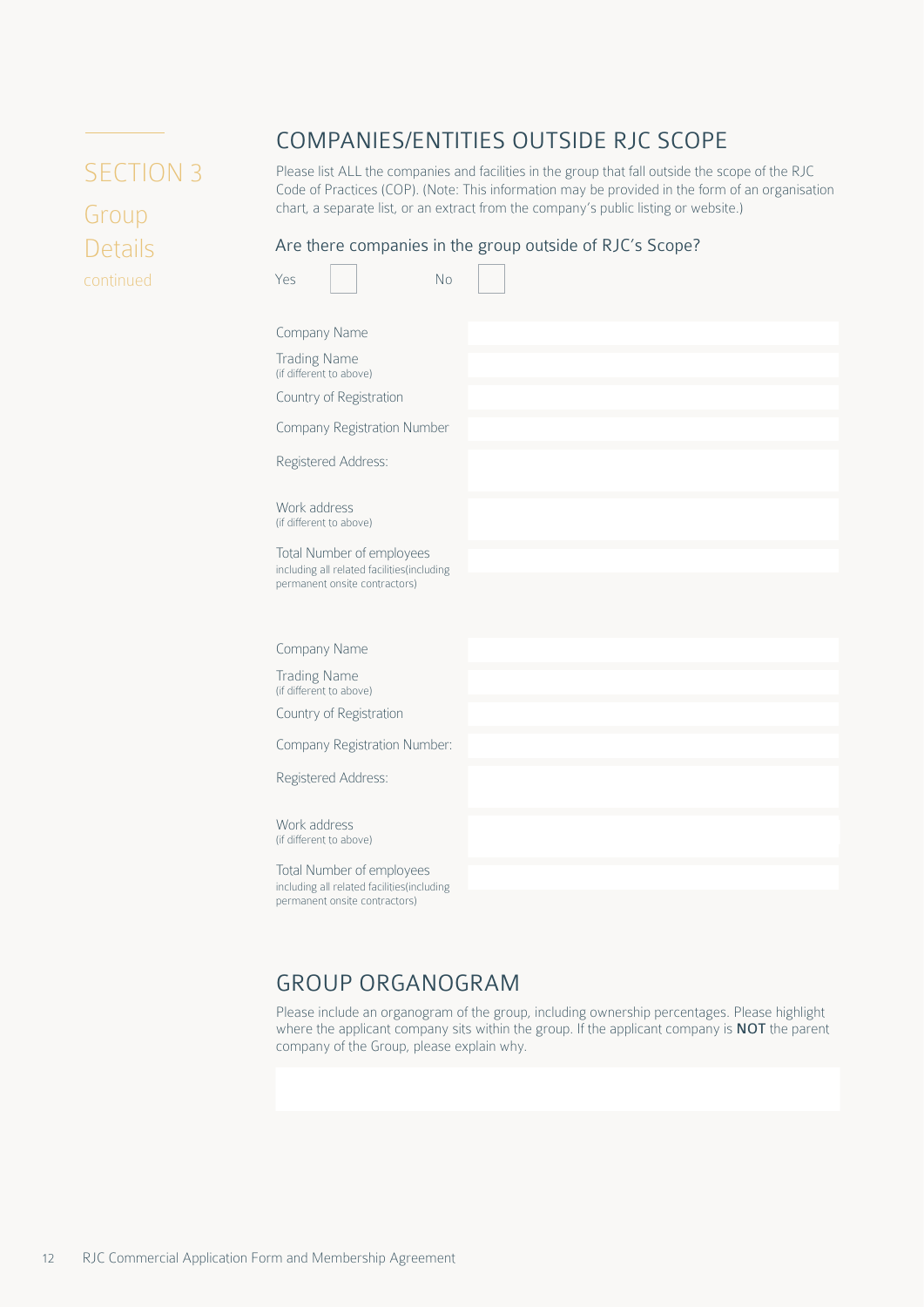### DIRECTORS

## <span id="page-12-0"></span>SECTION 3

Group Details continued Please supply details for ALL Directors of ALL the Group companies that fall within the RJC scope.

Director 1: Full name

#### Nationality

Government-issued photo ID (Passport/ID Card/Driver's license)

ID Expiry date (must have at least 6 months validity from current date)

Date of Birth

Title/Position

Director 2: Full name

Nationality

Government-issued photo ID (Passport/ID Card/Driver's license)

ID Expiry date (must have at least 6 months validity from current date)

Date of Birth

Title/Position

Director 3: Full name

Nationality

Government-issued photo ID (Passport/ID Card/Driver's license)

ID Expiry date (must have at least 6 months validity from current date)

Date of Birth

Title/Position

Director 4: Full name

Nationality

Government-issued photo ID (Passport/ID Card/Driver's license)

ID Expiry date (must have at least 6 months validity from current date)

Date of Birth

Title/Position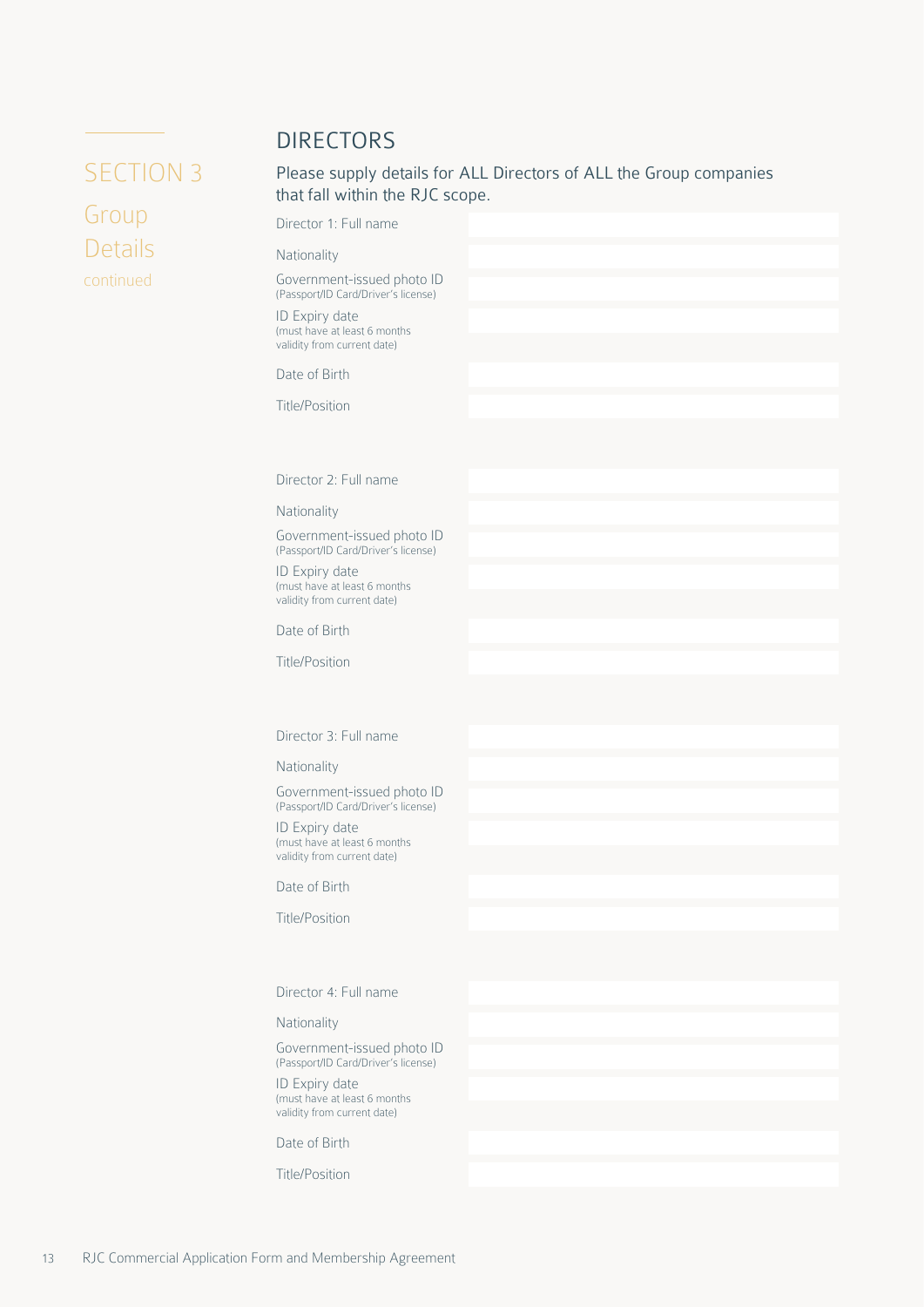# <span id="page-13-0"></span>SECTION 4 Control Details

## DEFINITION:

"Control": An RJC member controls a business or other organisation if it:

- directly or indirectly owns or controls 50 per cent or more of the business voting rights;
- directly or indirectly has the power to remove, nominate or appoint at least half the business's board members or managers; or
- has day-to-day or executive management of the business (for example, by setting and enforcing workplace standards.

### CONTROL OF APPLICANT COMPANY

Do any individuals have "Control" of the applicant company?

If yes to the above, please supply details (including directors) below, otherwise move to section 6.

## INDIVIDUAL

| Full name                                                                      |  |
|--------------------------------------------------------------------------------|--|
| Nationality                                                                    |  |
| Government-issued photo ID<br>(Passport/ID Card/Driver's license)              |  |
| ID Expiry date<br>(must have at least 6 months)<br>validity from current date) |  |
| Date of Birth                                                                  |  |

Do any companies or trusts have "Control" of the applicant company?

| Yes |  | No |
|-----|--|----|
|     |  |    |

## COMPANY/TRUST

| Company/Trust Name                             |  |
|------------------------------------------------|--|
| <b>Trading Name</b><br>(if different to above) |  |
| Country of Registration                        |  |
| Company Registration Number:                   |  |
| Registered Address:                            |  |
| Work address<br>(if different to above)        |  |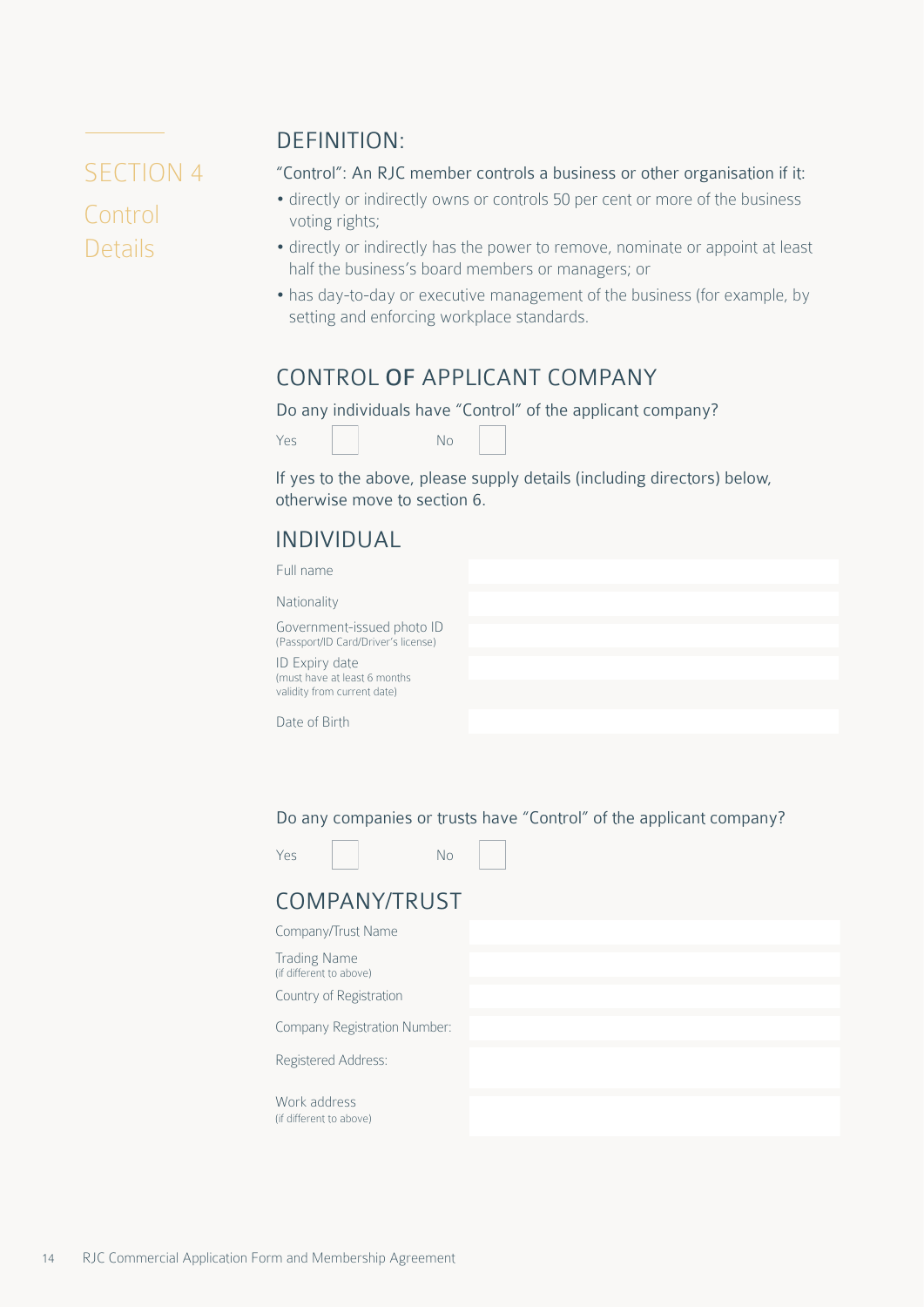## CONTROL BY APPLICANT COMPANY

<span id="page-14-0"></span>SECTION 4 Control Details continued

Does the applicant company have "Control" over any other companies?



If yes to the above, please list these below.

| Company/Trust Name                             |                                    |                        |                       |
|------------------------------------------------|------------------------------------|------------------------|-----------------------|
| <b>Trading Name</b><br>(if different to above) |                                    |                        |                       |
| Country of Registration                        |                                    |                        |                       |
| Company Registration Number:                   |                                    |                        |                       |
| Registered Address:                            |                                    |                        |                       |
| Work address<br>(if different to above)        |                                    |                        |                       |
| Type of Control:                               | Beneficial<br>ownership<br>control | Directorial<br>control | Management<br>control |
| Company/Trust Name                             |                                    |                        |                       |
| <b>Trading Name</b><br>(if different to above) |                                    |                        |                       |
| Country of Registration                        |                                    |                        |                       |
| Company Registration Number:                   |                                    |                        |                       |
| Registered Address:                            |                                    |                        |                       |
| Work address<br>(if different to above)        |                                    |                        |                       |
| Type of Control:                               | Beneficial<br>ownership<br>control | Directorial<br>control | Management<br>control |
| Company/Trust Name                             |                                    |                        |                       |
| <b>Trading Name</b><br>(if different to above) |                                    |                        |                       |
| Country of Registration                        |                                    |                        |                       |
| Company Registration Number:                   |                                    |                        |                       |
| Registered Address:                            |                                    |                        |                       |
| Work address<br>(if different to above)        |                                    |                        |                       |
| Type of Control:                               | Beneficial<br>ownership<br>control | Directorial<br>control | Management<br>control |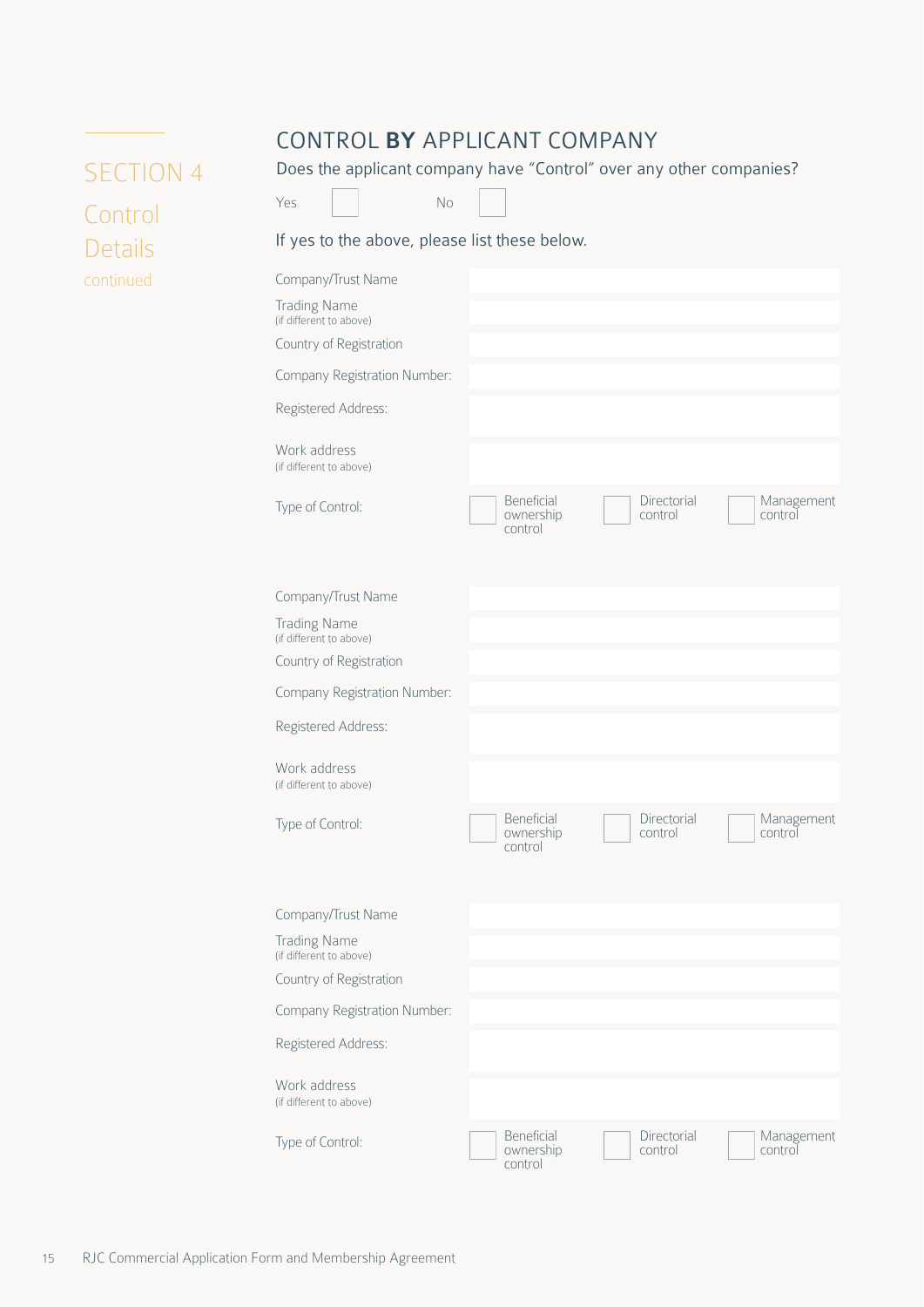## CONTROL OF THE GROUP

Do any individuals have "Control" of the Group?

<span id="page-15-0"></span>

## Yes No

If yes to the above, please list these below.

| Full name                                                         |  |  |
|-------------------------------------------------------------------|--|--|
| Nationality                                                       |  |  |
| Government-issued photo ID<br>(Passport/ID Card/Driver's license) |  |  |
| ID Expiry date<br>(must have at least 6 months                    |  |  |
| validity from current date)                                       |  |  |
| Date of Birth                                                     |  |  |
|                                                                   |  |  |
|                                                                   |  |  |
| Full name                                                         |  |  |
| Nationality                                                       |  |  |
| Government-issued photo ID<br>(Passport/ID Card/Driver's license) |  |  |
| ID Expiry date                                                    |  |  |
| (must have at least 6 months<br>validity from current date)       |  |  |
| Date of Birth                                                     |  |  |
|                                                                   |  |  |

#### Do any companies or trusts have "Control" of the Group?

| Yes<br>No                               |  |
|-----------------------------------------|--|
| Company/Trust Name                      |  |
| Trading Name<br>(if different to above) |  |
| Country of Registration                 |  |
| Company Registration Number:            |  |
| Registered Address:                     |  |
| Work address<br>(if different to above) |  |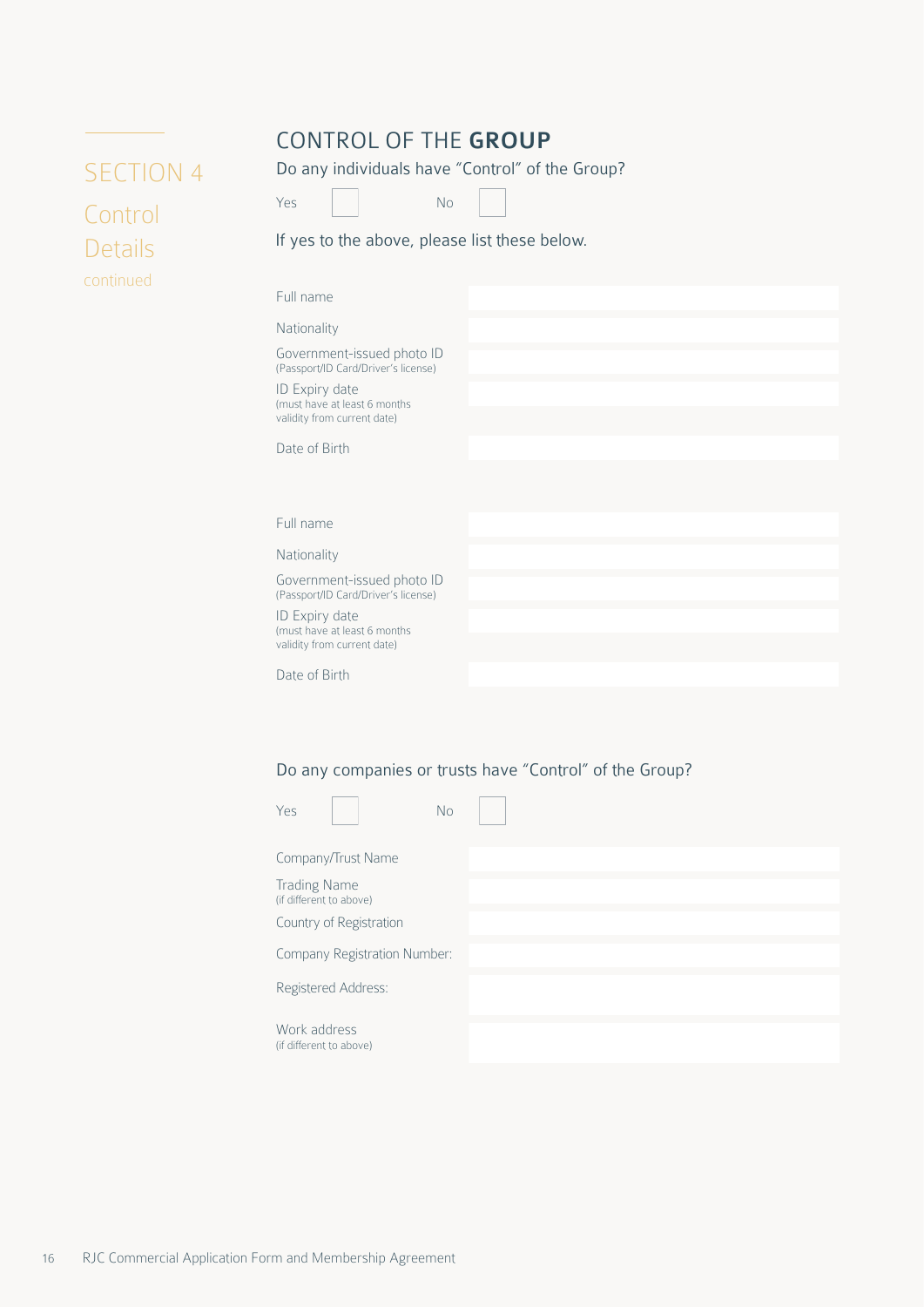#### Please select the business activities of the applicant company.

## <span id="page-16-0"></span>SECTION 5 Membership Fora

Refer to page three of the application guidance for further information on RJC forums.

#### BUSINESS ACTIVITIES



Select one membership forum that best describes your category in the supply chain, and then the divisions that apply within your forum.

#### MEMBERSHIP FORUMS AND DIVISIONS



#### Gold Refiner Gold Trader / Hedger Platinum Refiner Platinum Trader / Hedger Silver Refiner Silver Trader / Hedger Bullion Banking Master Alloy Producers Palladium Refiner Palladium Trader / Hedger Other Precious Metals Trader Other Precious Metals Refiner Precious Metals Trader, Refiner and / or Hedger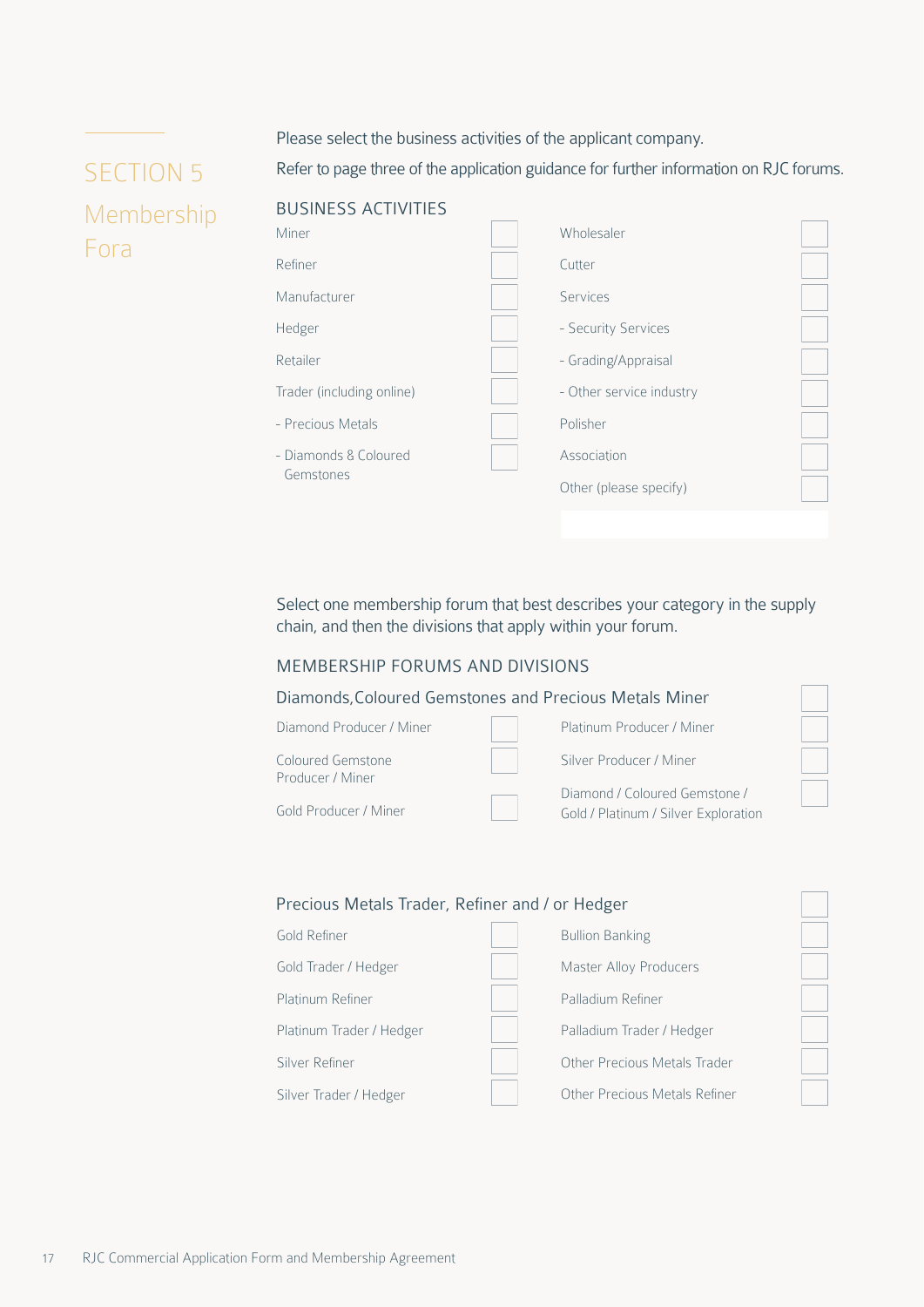|  | Diamonds and Coloured Gemstones Trader, Cutter and / or Polisher |  |  |  |  |  |  |  |
|--|------------------------------------------------------------------|--|--|--|--|--|--|--|
|--|------------------------------------------------------------------|--|--|--|--|--|--|--|

| <b>SECTION 5</b> |
|------------------|
| Membership       |
| Fora             |
| continued        |

| Diamond Cutter & Polisher              | Gemstone brokerage                |
|----------------------------------------|-----------------------------------|
| Diamond Trader                         | <b>Online Auctions</b>            |
| Diamond Sorting & Valuation            | Diamond Polished Dealer           |
| Coloured Gemstone Cutter<br>8 Polisher | Diamond Rough Dealer              |
|                                        | Coloured Gemstone Polished Dealer |
| Coloured Gemstone Trader               | Coloured Gemstone Rough Dealer    |

#### Jewellery and Watch Manufacturer and/or Wholesaler

| Jewellery Manufacturer                                                                                               | Jewellery Designer                              |  |
|----------------------------------------------------------------------------------------------------------------------|-------------------------------------------------|--|
| Jewellery Wholesaler                                                                                                 | Coloured Gemstones                              |  |
| Coloured Gemstone Jewellery                                                                                          | Jewellery Designer                              |  |
| Manufacturer                                                                                                         | Mould Maker / Caster /                          |  |
| Coloured Gemstone Jewellery                                                                                          | Stone Setter /Polisher / Finisher               |  |
| Wholesaler                                                                                                           | Bespoke Jewellery Maker (made                   |  |
| Watch Manufacturer<br>(Specify parts below if applicable:<br>Hands, Dials, Straps, Movements<br>& Components, Cases) | to order-small volume, high value /<br>returns) |  |
|                                                                                                                      | Jewellery Repair                                |  |
|                                                                                                                      | Specialist Watch Repair                         |  |
|                                                                                                                      |                                                 |  |

#### Jewellery and Watch Retailer

| Specialist Jewellery and / or  | Online Retailer                 |
|--------------------------------|---------------------------------|
| Watch Retailer                 | Informal Retailer               |
| <b>Big Box Retailers</b>       | Auction House or Sales Platform |
| Department Stores (concessions | Company                         |
| in big stores)                 | Retailer of pre-owned Jewellery |
| Owner Designer Retailer        | and / or Watches                |

 $\mathbb{L}$ 

Ξ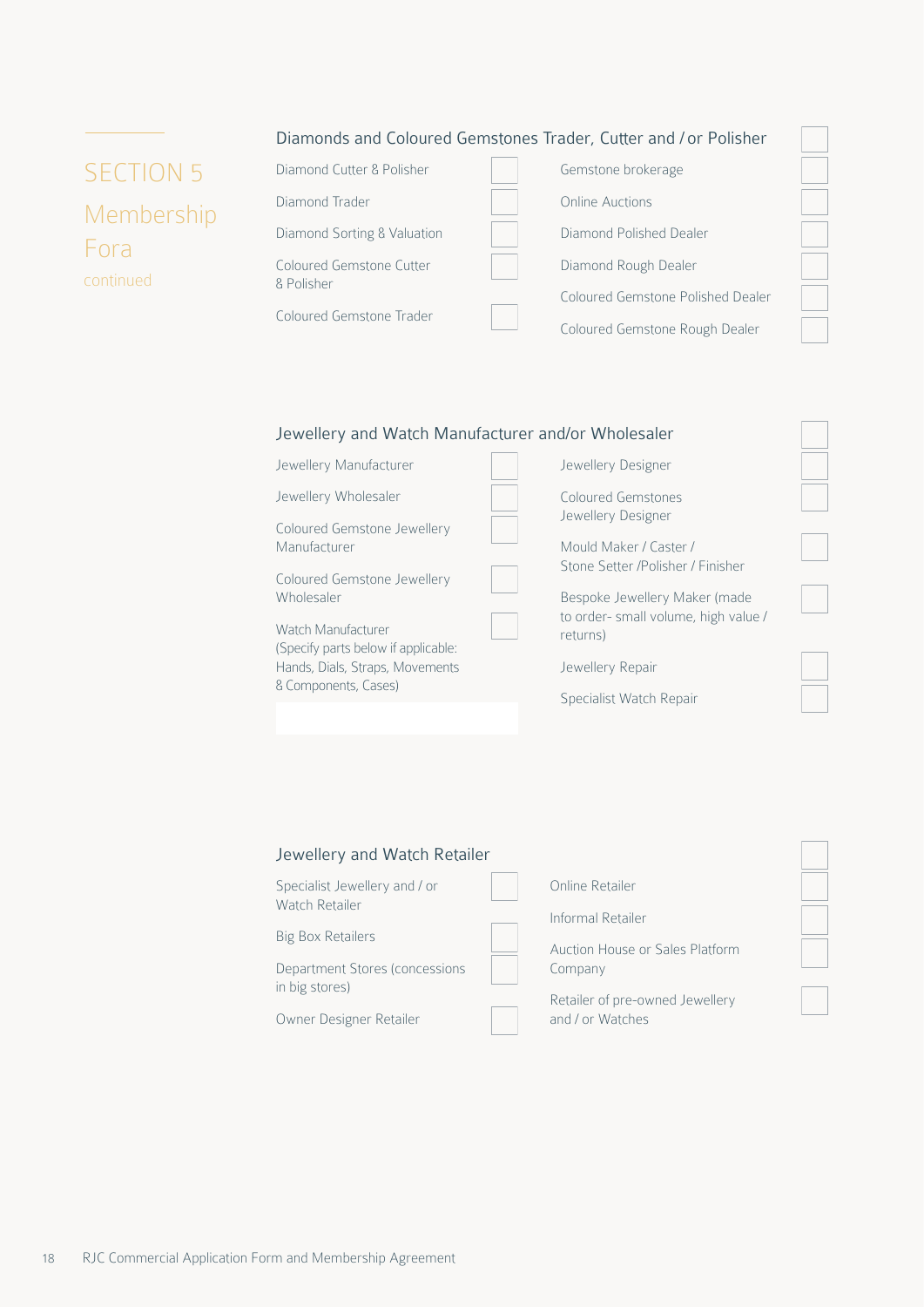# SECTION 5 Membership Fora continued

#### Service Industry

Gemmology (Gem Labs, Grading, Valuation etc)

Assay Offices

Secure Transport

Warehouse Owner / Storage Facility Owner

| Jewellery and / or Watch Authentication       |  |
|-----------------------------------------------|--|
| Other Service (specify service provided)      |  |
| Other Laboratory<br>(specify Laboratory type) |  |

#### Association

Retailers' Association Manufacturers' Association Traders' Association Miners' Association

| <b>Bullion Banking Association</b> |
|------------------------------------|
| Association of Associations        |
| Refiners' Association              |
| Other Association (specify type)   |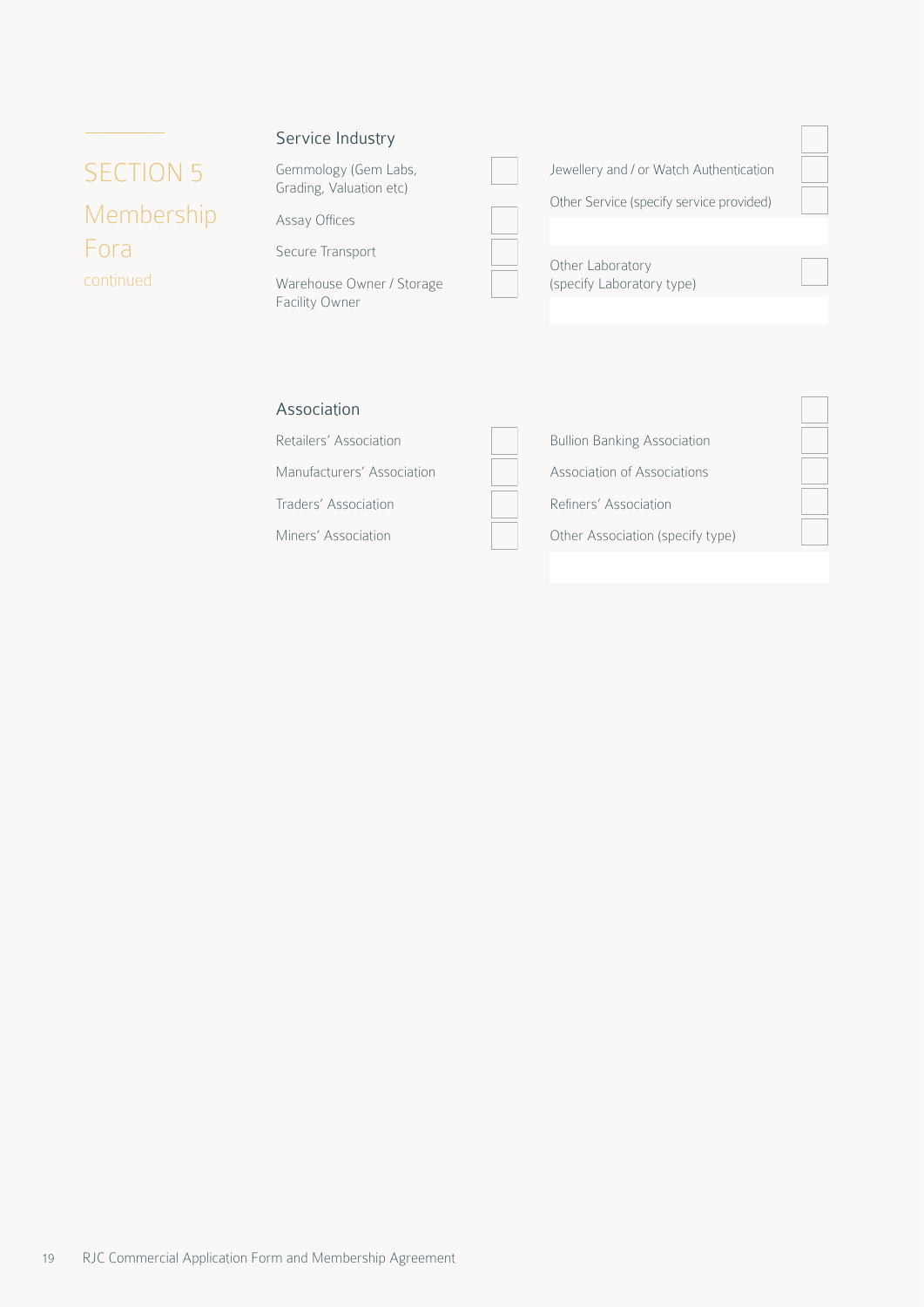## <span id="page-19-0"></span>SECTION 6

Annual Relevant Sales & Membership Fee **Calculation** 

#### Please indicate the total combined Annual Relevant Sales (ARS) of the businesses and entities that are part of the applicant Entity or Group.

Annual Relevant Sales are those that consist of materials currently within scope of the RJC Code of Practices.

RJC issues invoices in United States Dollars (USD) or Great British Pounds (GBP). Kindly indicate your preferred currency by completing your ARS in the appropriate box below:

ARS in USD

ARS in GBP

\*\*If you have been trading for less than 12 months, with no sales figures from the previous financial year, kindly put an (x) in the appropriate ARS currency box above and submit your business registration documentation as part of your application to confirm the date when the business was established.

# SECTION 7 Bank Details

Please supply the details of the bank from which you will be paying your RJC Membership Fees. (If paying by Credit Card, please give details of bank account to which the card is linked.)

| <b>Bank Name</b>                     |  |  |
|--------------------------------------|--|--|
| <b>Bank Address</b>                  |  |  |
| Sort Code                            |  |  |
| <b>Account Number</b>                |  |  |
| <b>IBAN Number</b>                   |  |  |
| Swift Number                         |  |  |
| Name of Bank<br>Relationship Manager |  |  |
| Email address:                       |  |  |
| Telephone Number                     |  |  |
|                                      |  |  |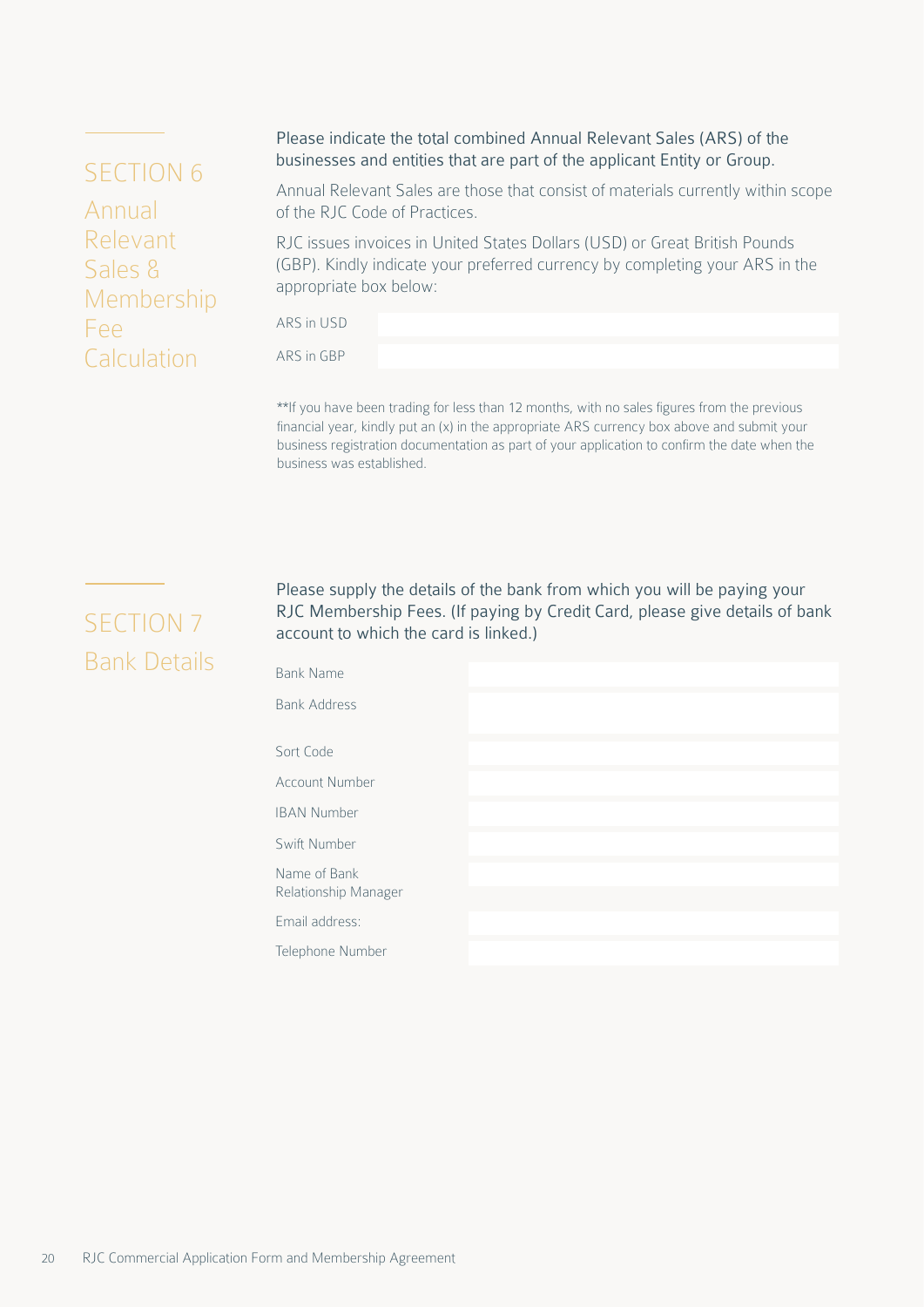Please list the names of all industry trade organisations that the company or members of its group belong to:

| <b>Association Name</b>                                                                    |     |           |  |
|--------------------------------------------------------------------------------------------|-----|-----------|--|
| Geographical scope<br>of the association                                                   |     |           |  |
| Does the association provide guidance to its<br>members on responsible business practices? | Yes | No        |  |
| <b>Association Name</b>                                                                    |     |           |  |
| Geographical scope<br>of the association                                                   |     |           |  |
| Does the association provide guidance to its<br>members on responsible business practices? | Yes | <b>No</b> |  |
| <b>Association Name</b>                                                                    |     |           |  |
| Geographical scope<br>of the association                                                   |     |           |  |
| Does the association provide guidance to its<br>members on responsible business practices? | Yes | <b>No</b> |  |
| <b>Association Name</b>                                                                    |     |           |  |
| Geographical scope<br>of the association                                                   |     |           |  |
| Does the association provide guidance to its<br>members on responsible business practices? | Yes | No        |  |

# <span id="page-20-0"></span>SECTION 8 Industry Participation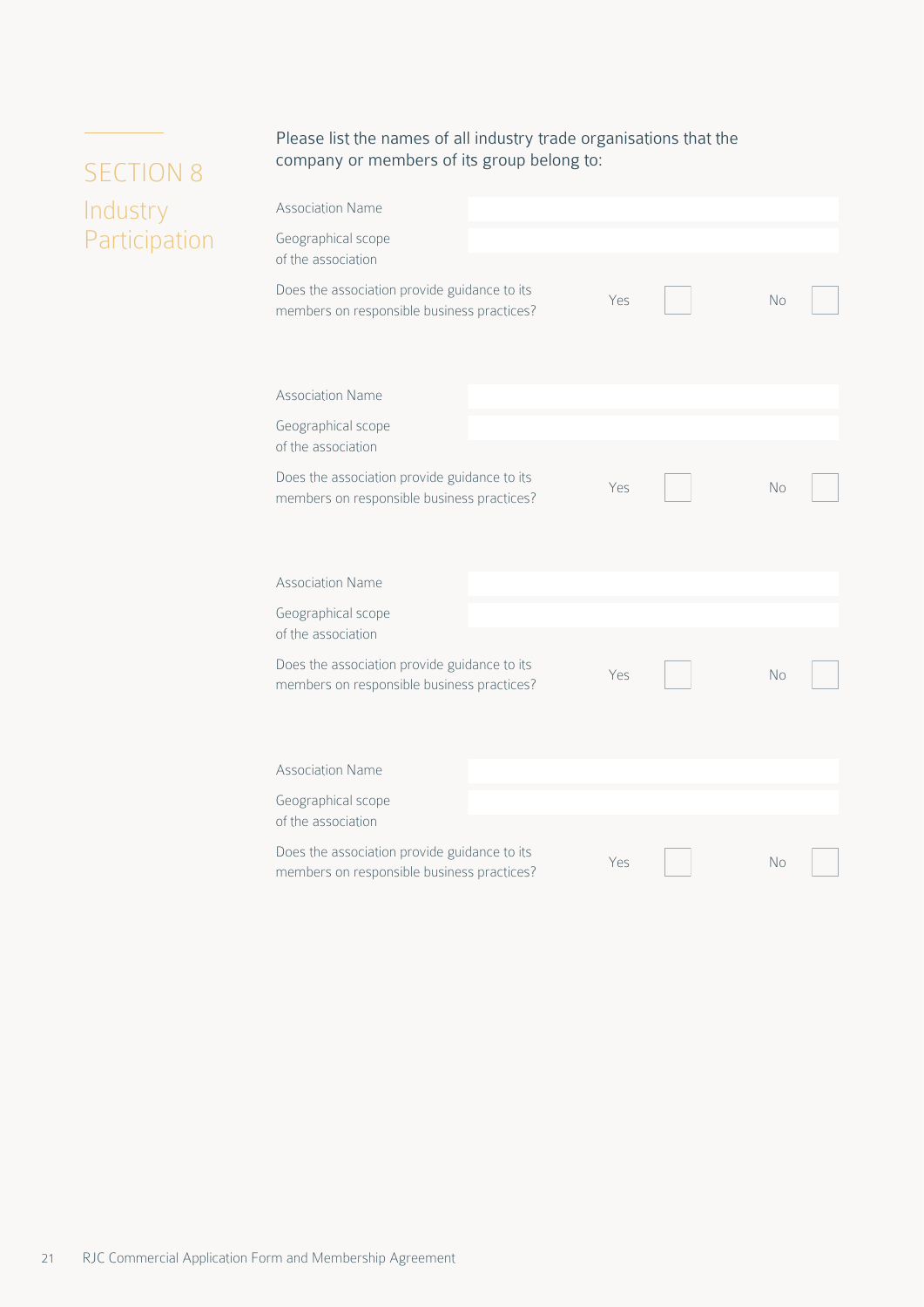# <span id="page-21-0"></span>SECTION 9 Required Documentation

#### Please supply copies of all relevant documentary proof. All documents should be submitted electronically together with the application form.

Unless otherwise stated, all documents should be submitted in English (or accompanied by an accurate English translation).

All copies of documents or translations must be certified (within the past 12 months) by the company secretary, company legal officer, a qualified external lawyer, chartered accountant or notary public.

- 1. An organogram on the company letterhead of the company group structure (as in section 4 above), including all subsidiary companies, associates and beneficiaries. Please include percentages of holdings. If the company is a single entity, please provide an internal company structure indicating that the company is a single entity on company letterhead.
- 2. A brief company profile of the company/group on company letterhead, focusing on the company's involvement in the jewellery industry (size speciality, sourcing profile, operations, key management etc.).
- 3. Certificate of Registration/Incorporation for each group company.
- 4. Articles/Memoranda/Bylaws of Incorporation or Deeds of Partnership for each group company.
- 5. Company tax numbers for each group company that falls within RJC certification scope.
- 6. Government-issued photo ID (Passport/ID documentation/drivers license) for all directors that fall within RJC certification scope and government issued photo ID for all +20% shareholders of all group companies, including Ultimate Beneficial Owners (ID must have at least 6 months validity from submission date).
- 7. Any national or state licences to mine or trade precious stones or precious metals.
- 8. Any national or state licences to export or import precious stones or precious metals.
- 9. The company/group's Anti Money Laundering/ Countering Financing of Terrorism (AML) policy on company letterhead. If available, please provide a website link to this policy.
- 10. A reference letter from the Bank (see Section 8) which confirms that the applicant is "in good standing and fully compliant with the bank's KYC requirements". The letter should further include the account number and the names of the account signatories (if the bank is not willing to confirm this, a letter from a Chartered Accountant may be provided confirming the same).
- 11. A letter from the Bank, as detailed in Section 8 above, stating that the Bank has an AML policy in place.
- 12. Certificates of any Industry Trade Association membership. If no memberships are held of a Trade Association/Bourse Membership, please indicate so in a letter on company letterhead.
- 13. A copy of, or electronic link to, any recently published company/group reports, financial or otherwise.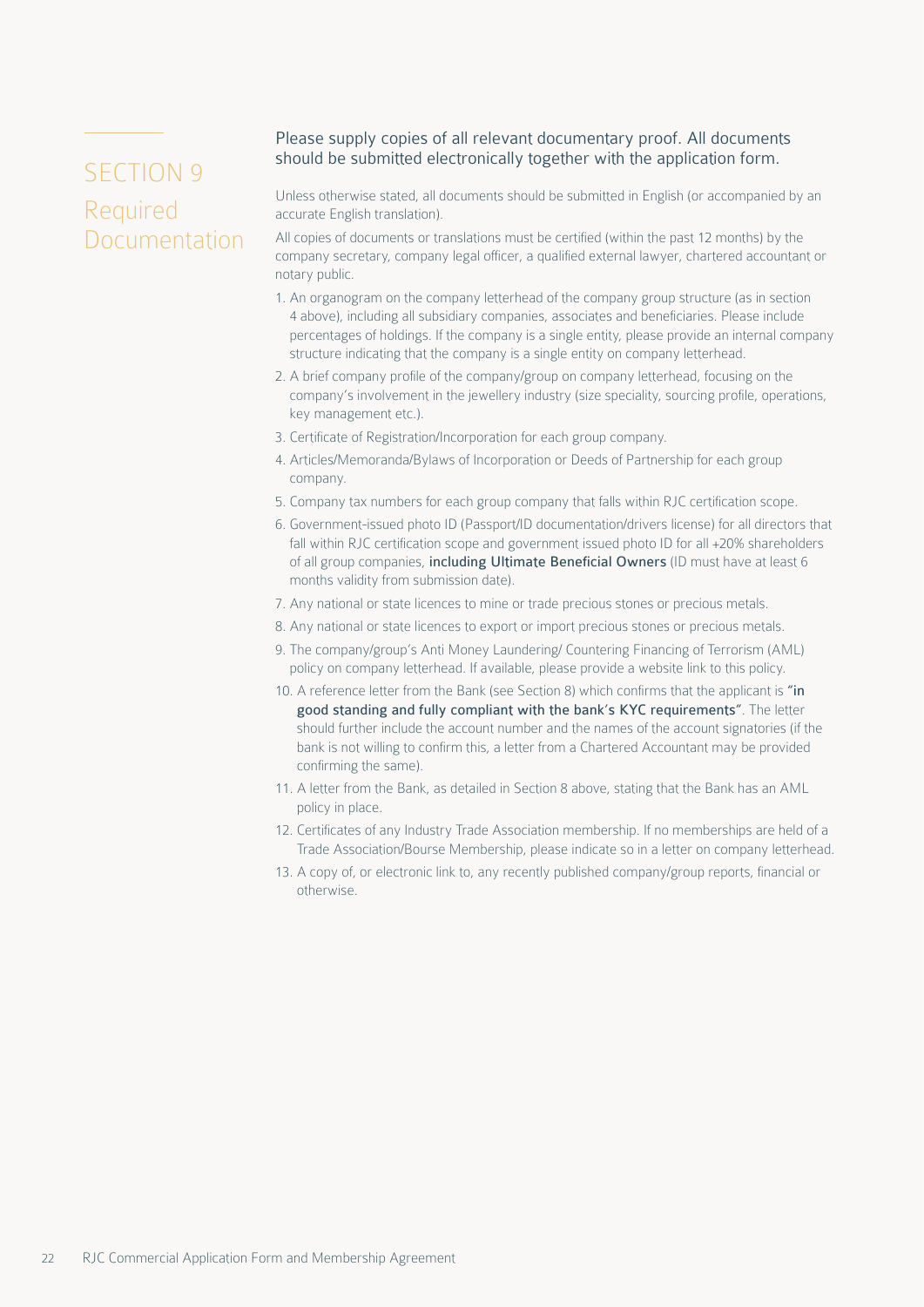#### How did you hear about the RJC? Your answer will not affect your application. Select all that apply.

| RJC member                                             |  |
|--------------------------------------------------------|--|
| Customer/Supplier                                      |  |
| RJC communication<br>and social media                  |  |
| Trade association                                      |  |
| Trade show or Industry event<br>Please state which one |  |
| Other                                                  |  |

Why are you joining the RJC? Your answer will not affect your application. Select all that apply.

| Gain competitive advantage<br>Access information and support<br>to improve business practices<br>and manage risks | To be part of a community of<br>confidence promoting responsibility<br>across the jewellery supply chain<br>Other |
|-------------------------------------------------------------------------------------------------------------------|-------------------------------------------------------------------------------------------------------------------|
| Demonstrate responsible<br>business practices                                                                     |                                                                                                                   |
| Customer/supplier request                                                                                         |                                                                                                                   |

Do you understand the requirement to complete your [RJC Code of Practices](https://www.responsiblejewellery.com/standards/code-of-practices-2019/) (COP) certification which includes a third party audit, within the first two years of joining?

| Yes |  | No |  |
|-----|--|----|--|
|-----|--|----|--|

Have you assigned an RJC Coordinator or other member of staff who will take responsibility for your RJC certification?

| Yes |  | No |
|-----|--|----|
|-----|--|----|

Is your company familiar with conducting due diligence, risk assessments and developing management system policies and procedures?

Yes No

<span id="page-22-0"></span>SECTION 10

Information

Related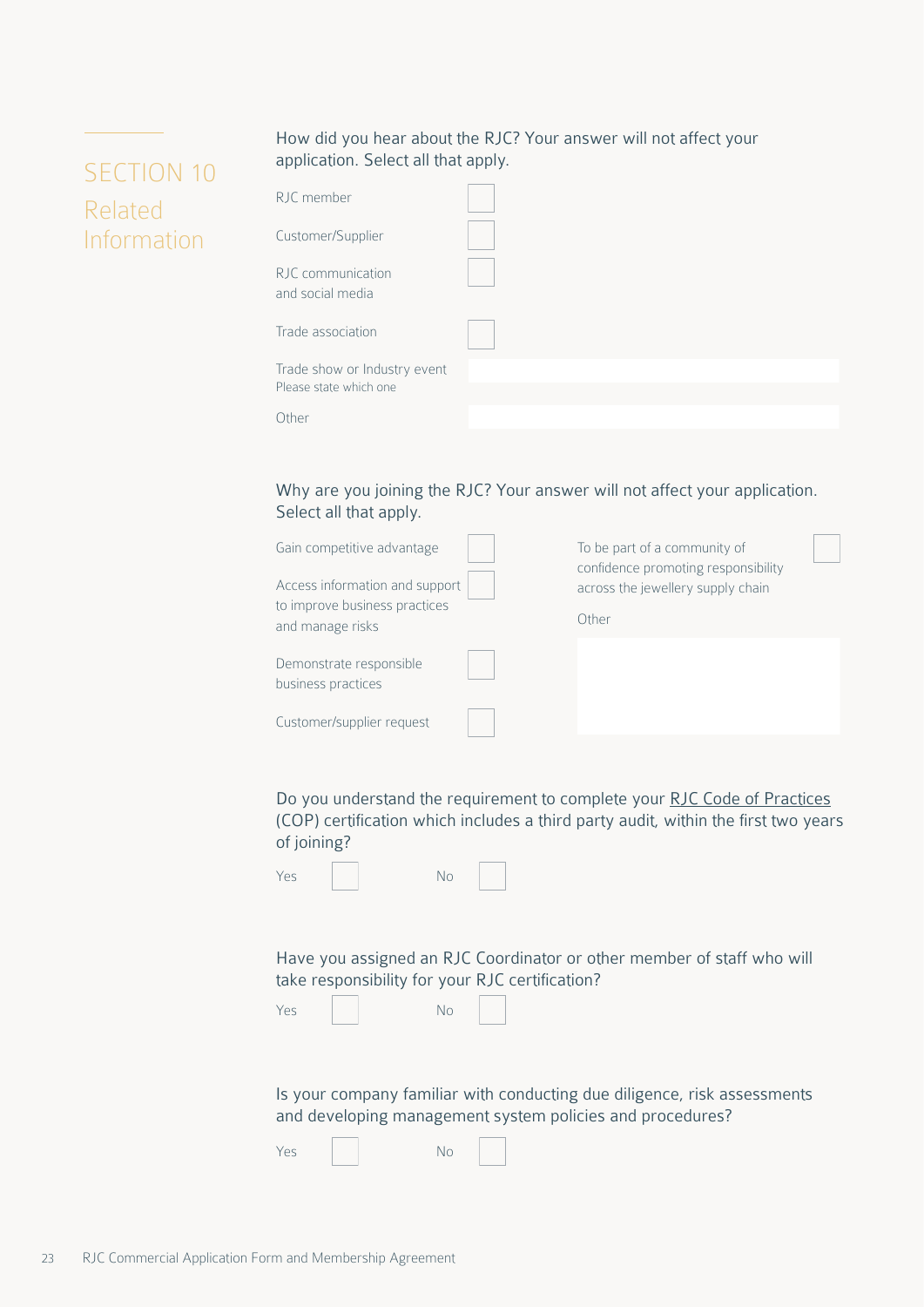#### Which of the following materials does your company use? (Please select all that apply).

## SECTION 10 Related Information continued

| Diamonds                  | Platinum group metals            |  |
|---------------------------|----------------------------------|--|
| - Rough                   | - Platinum                       |  |
| - Polished                | - Palladium                      |  |
| <b>Coloured Gemstones</b> | - Rhodium                        |  |
| - Rubies                  | Pearls                           |  |
| - Sapphires               | Other coloured gemstones         |  |
| - Emeralds                | and gem materials                |  |
| Gold                      | Laboratory Grown Diamonds        |  |
| Silver                    | Laboratory Grown Gemstones       |  |
|                           | Other, please state which one(s) |  |
|                           |                                  |  |

#### Applicable for: REFINER / MINER MEMBERS ONLY

a. Are you now or have been in the past a member of sustainability standard, similar to RJC?



b. If yes, and your organisation is no longer participating with another sustainability standard, please detail why and the date that your organisation stopped participating.

c. If yes, please detail the name of this organisation or standard and provide any copies of audit reports / certifications that are applicable.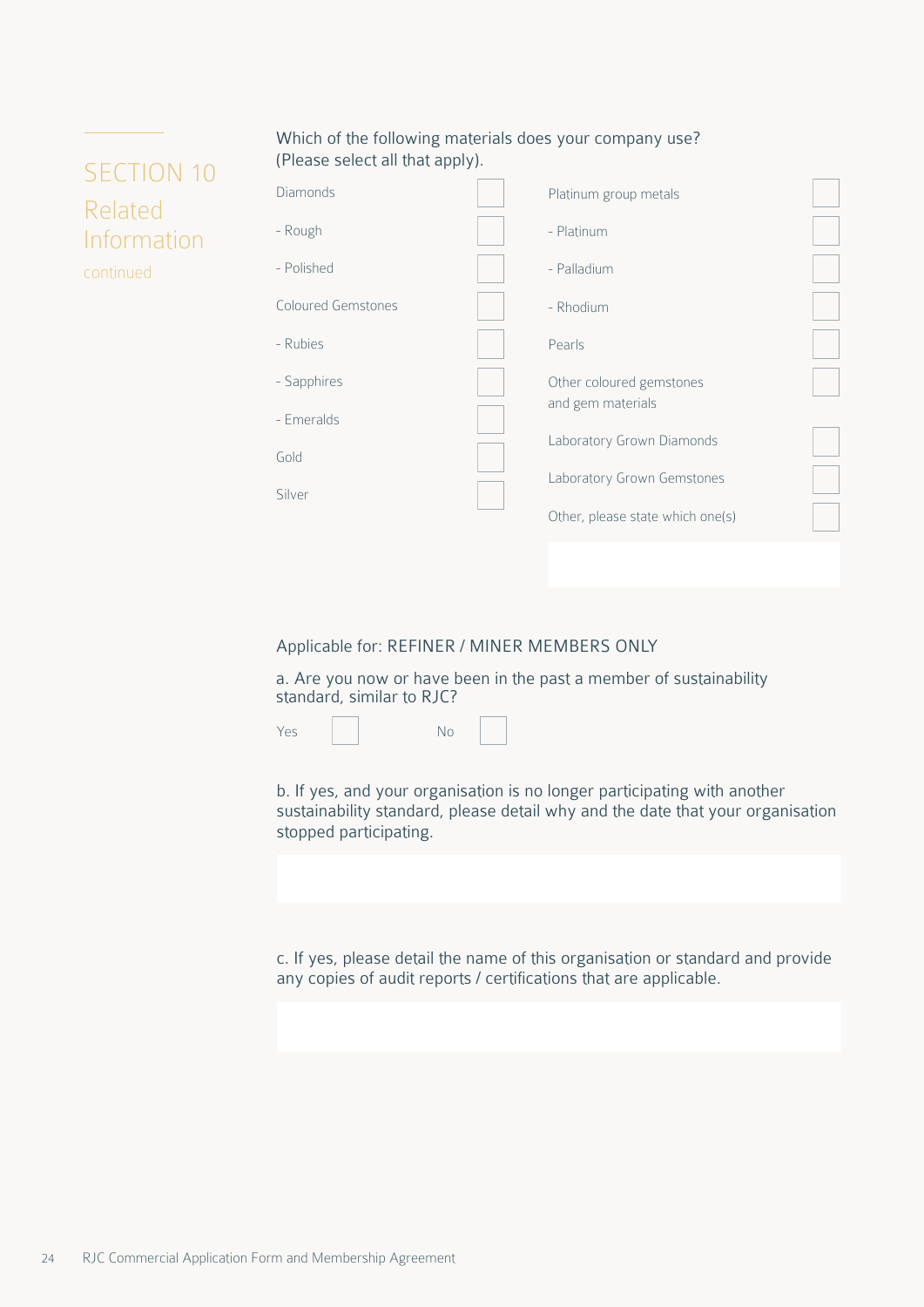<span id="page-24-0"></span>SECTION 11 Corporate Responsibility and **Sustainability** 

As part of our mission to help companies of all sizes throughout the jewellery supply chain meet the rising ethical demands of peers, consumers, financial institutions and civil society, we would like to gather some information on your current corporate responsibility/sustainability performance and impacts, including as they relate to the 17 United Nations Sustainable Development Goals. These goals provide a shared blueprint for peace and prosperity for people and the planet, now and into the future. Your answers in this section will not affect your application.

Does your company have a written corporate responsibility/sustainability strategy or policy?



Does your company have a set of corporate responsibility/sustainability goals?

| Yes                                                                            | No |  |
|--------------------------------------------------------------------------------|----|--|
| If yes, please list your<br>corporate responsibility/<br>sustainability goals. |    |  |

Has your company evaluated the United Nations Sustainable Development Goals (SDGs) and determined how your company impacts them?



#### Select SDGs that your company impacts, tracks and/or sets goals for. (Select the SDGs that apply).

| <b>GOAL 1: No Poverty</b>                          | GOAL 10: Reduced Inequality                           |  |
|----------------------------------------------------|-------------------------------------------------------|--|
| GOAL 2: Zero Hunger                                | <b>GOAL 11: Sustainable Cities</b><br>and Communities |  |
| GOAL 3: Good Health and<br>Well-being              | GOAL 12: Responsible                                  |  |
| <b>GOAL 4: Quality Education</b>                   | Consumption and Production<br>GOAL 13: Climate Action |  |
| <b>GOAL 5: Gender Equality</b>                     | GOAL 14: Life Below Water                             |  |
| GOAL 6: Clean Water and<br>Sanitation              | GOAL 15: Life on Land                                 |  |
| GOAL 7: Affordable and Clean<br>Energy             | GOAL 16: Peace and Justice<br>Strong Institutions     |  |
| GOAL 8: Decent Work and<br>Economic Growth         | GOAL 17: Partnerships to<br>achieve the Goal          |  |
| GOAL 9: Industry, Innovation<br>and Infrastructure | Unknown                                               |  |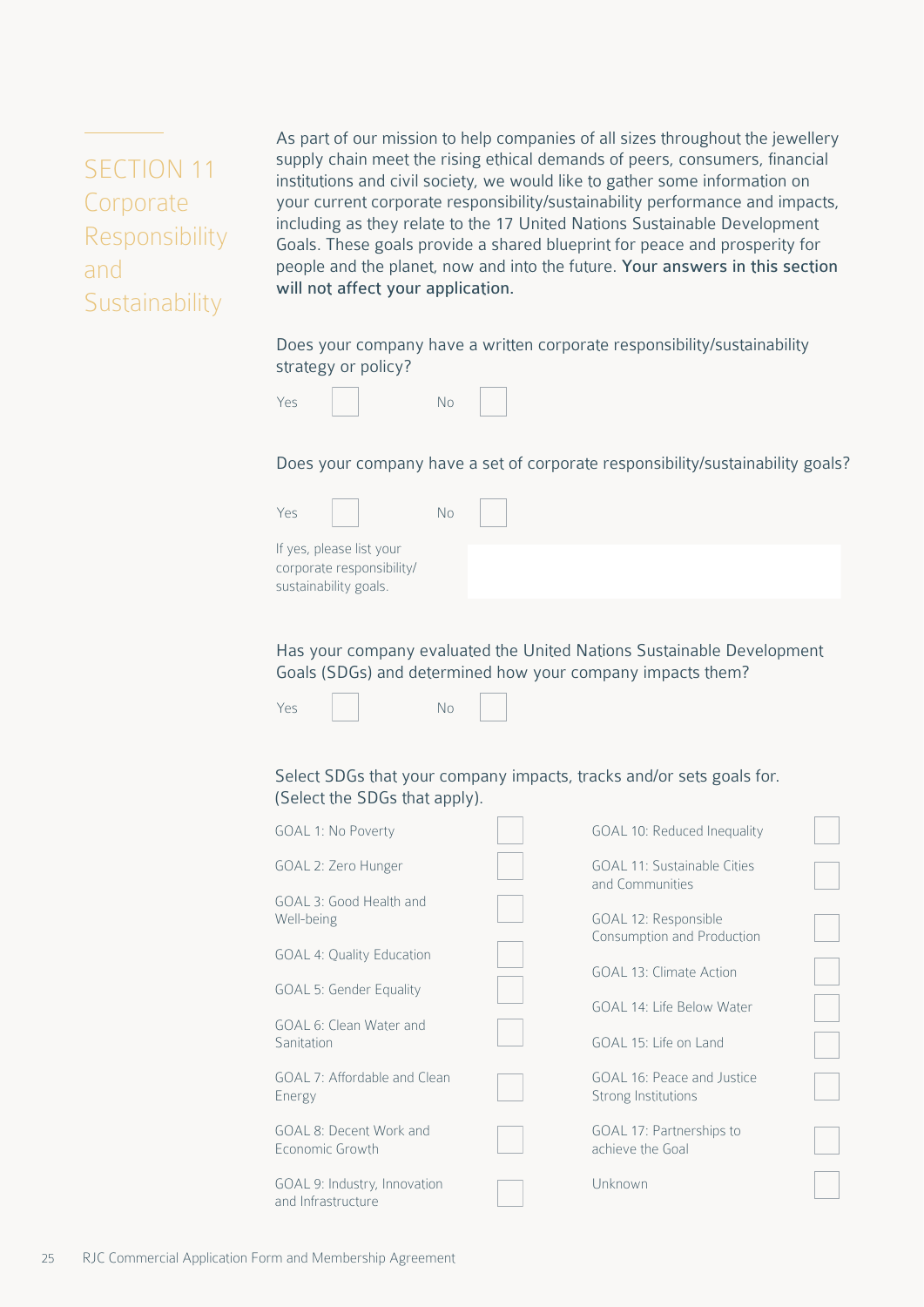| Select SDGs your company would be unlikely to impact. |  |
|-------------------------------------------------------|--|
| (Select the SDGs that apply).                         |  |

| <b>SECTION 11</b> |
|-------------------|
| Corporate         |
| Responsibility    |
| and               |
| Sustainability    |
| continued         |

| <b>GOAL 1: No Poverty</b>                          | GOAL 10: Reduced Inequality                        |  |
|----------------------------------------------------|----------------------------------------------------|--|
| GOAL 2: Zero Hunger                                | GOAL 11: Sustainable Cities<br>and Communities     |  |
| GOAL 3: Good Health and Well-<br>being             | GOAL 12: Responsible<br>Consumption and Production |  |
| <b>GOAL 4: Quality Education</b>                   |                                                    |  |
| <b>GOAL 5: Gender Equality</b>                     | GOAL 13: Climate Action                            |  |
| GOAL 6: Clean Water and                            | GOAL 14: Life Below Water                          |  |
| Sanitation                                         | GOAL 15: Life on Land                              |  |
| GOAL 7: Affordable and Clean<br>Energy             | GOAL 16: Peace and Justice<br>Strong Institutions  |  |
| GOAL 8: Decent Work and<br>Economic Growth         | GOAL 17: Partnerships to<br>achieve the Goal       |  |
| GOAL 9: Industry, Innovation<br>and Infrastructure | Unknown                                            |  |

Is your company a signatory of any corporate responsibility/sustainability focused organisations?

| Yes |  |
|-----|--|

No

If yes, please list the organisations: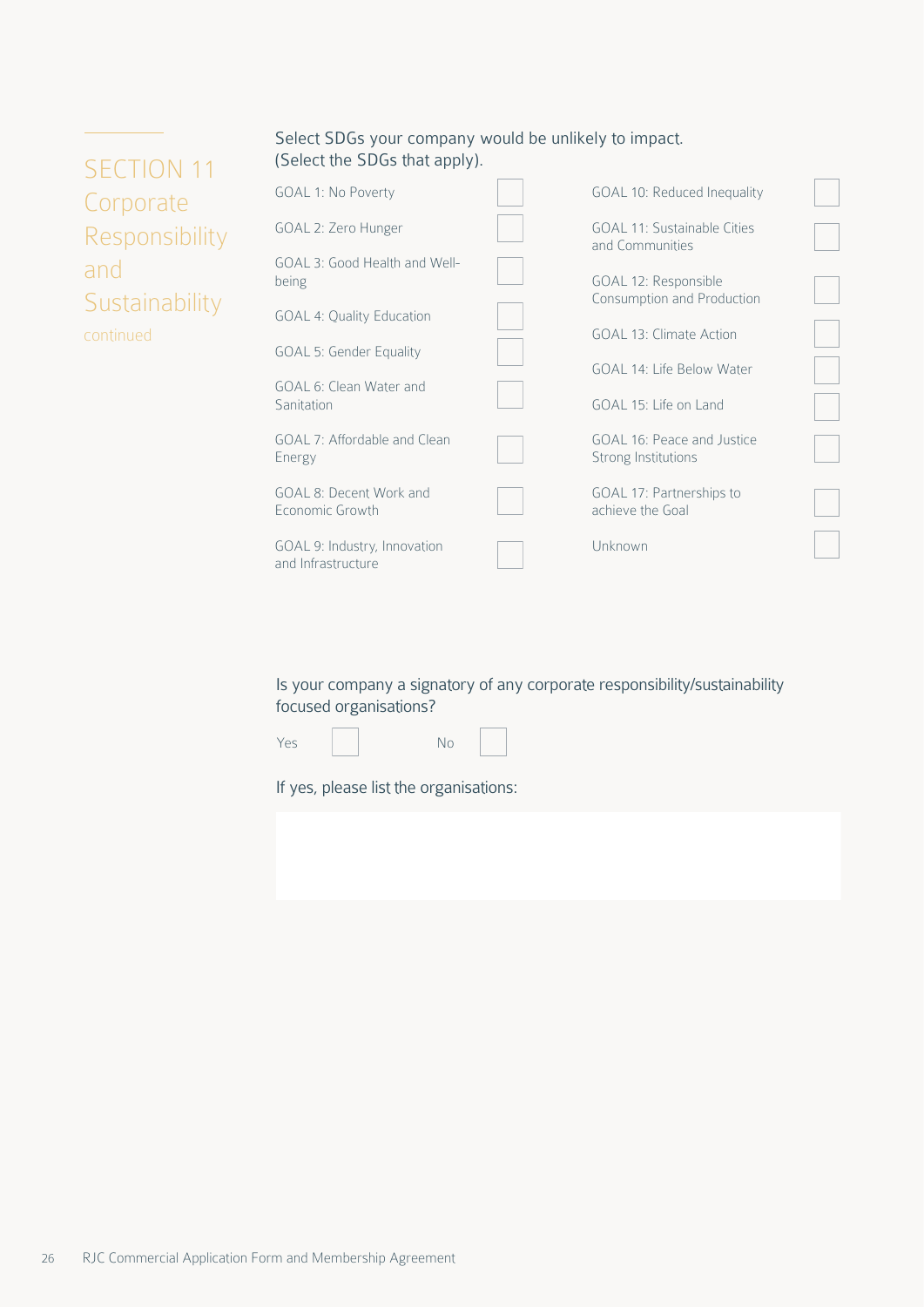| <b>SECTION 11</b><br>Corporate | Does any industry trade organisation provide your sustainability insight?<br>Yes<br>No<br>If yes, please state which:                                                            |
|--------------------------------|----------------------------------------------------------------------------------------------------------------------------------------------------------------------------------|
| Responsibility<br>and          |                                                                                                                                                                                  |
| Sustainability<br>continued    | Have you signed the UN Women Empowerment Principles?<br>Yes<br>No                                                                                                                |
|                                | Is your company a member of the UN Global Compact?<br>Yes<br>No                                                                                                                  |
|                                | If yes, please state which year and add a link to the report:                                                                                                                    |
|                                | Do you have a corporate responsibility/sustainability section on your website?<br>Yes<br><b>No</b><br>If yes, please add a URL link:                                             |
|                                | Do you issue a report or newsletter? Please select applicable box(es) and<br>add link to last publication.<br>Report<br>Newsletter<br>Please add link(s) to last publication(s): |
|                                |                                                                                                                                                                                  |
|                                | Does your company use the Global Reporting Initiative (GRI) report format?<br>Yes<br>No                                                                                          |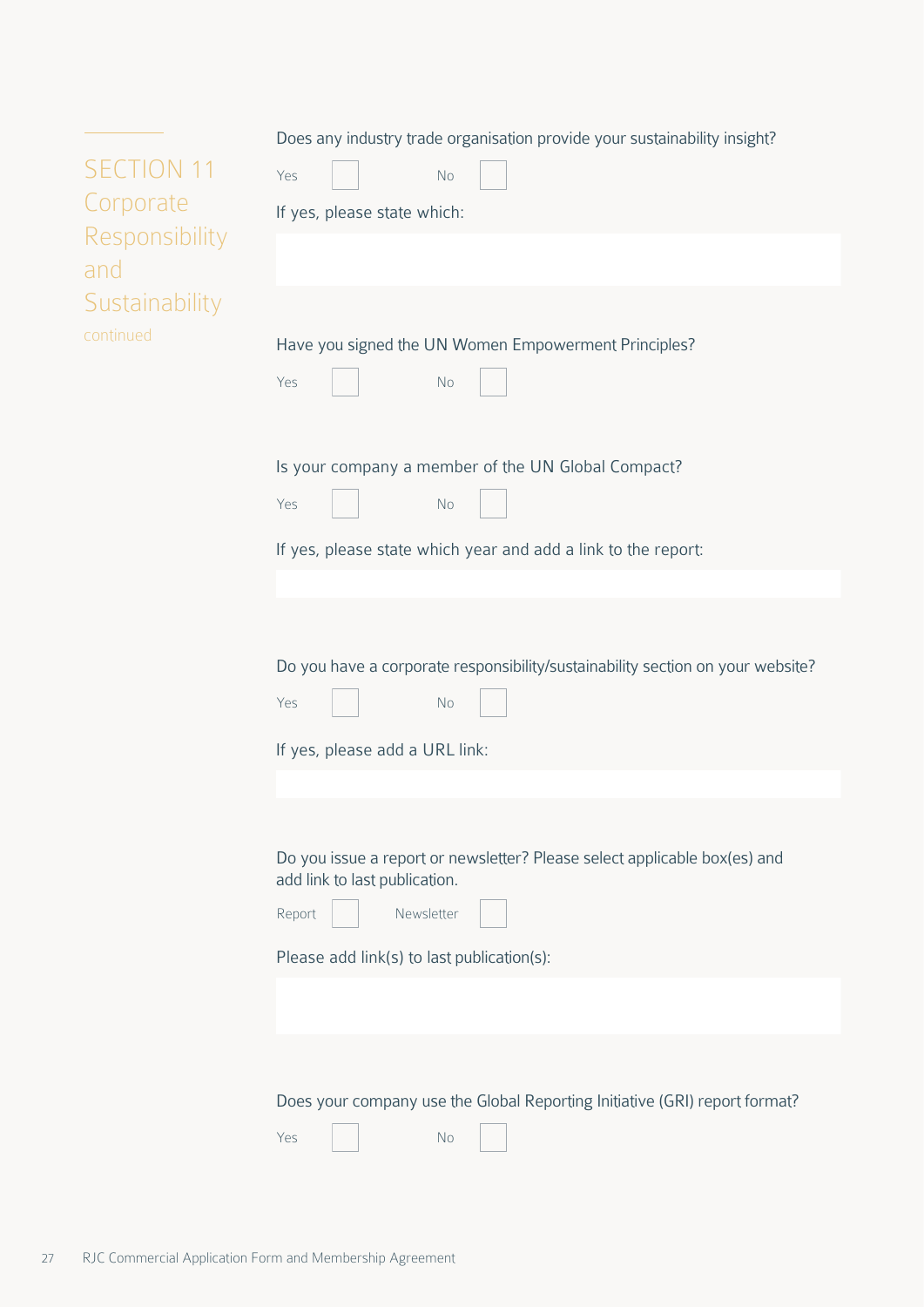<span id="page-27-0"></span>

| SECTION 12          |
|---------------------|
| <b>Declarations</b> |

Has the company, any member of its group, any of its Directors or its Ultimate Beneficial Owners been convicted of any serious criminal offence\* within the last 10 years?

| Yes |  | No |  |  |
|-----|--|----|--|--|
|-----|--|----|--|--|

Is the company, any member of its group, any of its Directors or its Ultimate Beneficial Owners under indictment or currently subject to court proceedings for any serious criminal offence?

Has the company, any member of its group, or any of its Directors or its Ultimate Beneficial Owners been placed under sanctions by the United Nations, United States of America, EU or UK Governments within the last 10 years?

| Yes |  | No |  |  |
|-----|--|----|--|--|
|-----|--|----|--|--|

Has the company, any member of its group, any of its Directors or its Ultimate Beneficial Owners been accused of or prosecuted for serious abuses of Human Rights within the last 10 years?



Has the company, any member of its group, any of its Directors or its Ultimate Beneficial Owners been accused of or prosecuted for Child Labour or forced Labour within the last 10 years?

| Yes | No |  |
|-----|----|--|
|     |    |  |

Has the company, any member of its group, any of its Directors or its Ultimate Beneficial Owners been accused of or prosecuted for trading with any conflict minerals within the last 10 years?

Yes No

The company confirms that the company's membership scope and any subsequent certification scope will fully comply with the requirements relating to membership scope established by the RJC. The entities and facilities over which the company has control that are included in the company's membership scope will be duly and publicly disclosed in any RJC certification documents.

| Confirmed |  |
|-----------|--|
|-----------|--|

\* Definition: "serious criminal offence" means any offence that results in a prison sentence of longer than 1 year or a financial fine of over \$500,000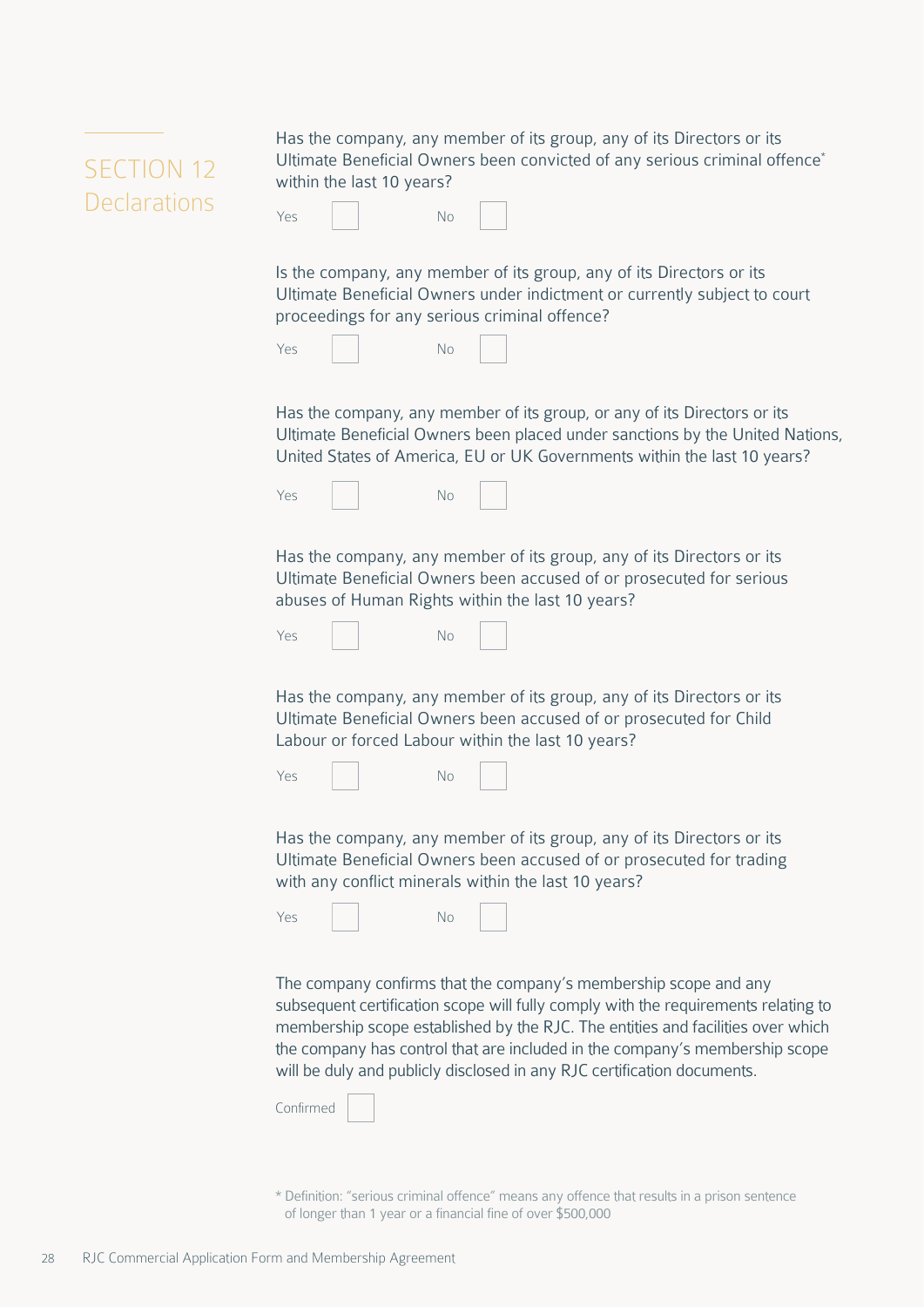# <span id="page-28-0"></span>SECTION 13 **Signatures**

If the application is for a group of companies, please ensure that at least two of the following sign the application form (and they cannot be the same individual):

- 1. Chair of the Parent Group Company
- 2. CEO/President of the Group
- 3. CFO of the Group
- 4. COO of the Group
- 5. Secretary to the Group Board

If the application is for an individual company, please ensure that at least two of the following sign the application form (and they cannot be the same individual):

- 1. Chair of the Company
- 2. CEO/President of the Company
- 3. Secretary to the Company Board

If the application is for Partnership, please ensure that at least two of the following sign the application form (and they cannot be the same individual):

- 1. Partnership Chair
- 2. Managing Partner
- 3. Partnership's legal counsel

# **Declaration**

I (Name) (Job title)

declare that to the best of my knowledge and belief that the information provided is complete, accurate and up to date.

| Signature                                                                                                                  |  | Date |  |  |  |
|----------------------------------------------------------------------------------------------------------------------------|--|------|--|--|--|
|                                                                                                                            |  |      |  |  |  |
|                                                                                                                            |  |      |  |  |  |
| I (Name)                                                                                                                   |  |      |  |  |  |
| (Job title)                                                                                                                |  |      |  |  |  |
| declare that to the best of my knowledge and belief that the information<br>provided is complete, accurate and up to date. |  |      |  |  |  |
| Signature                                                                                                                  |  | Date |  |  |  |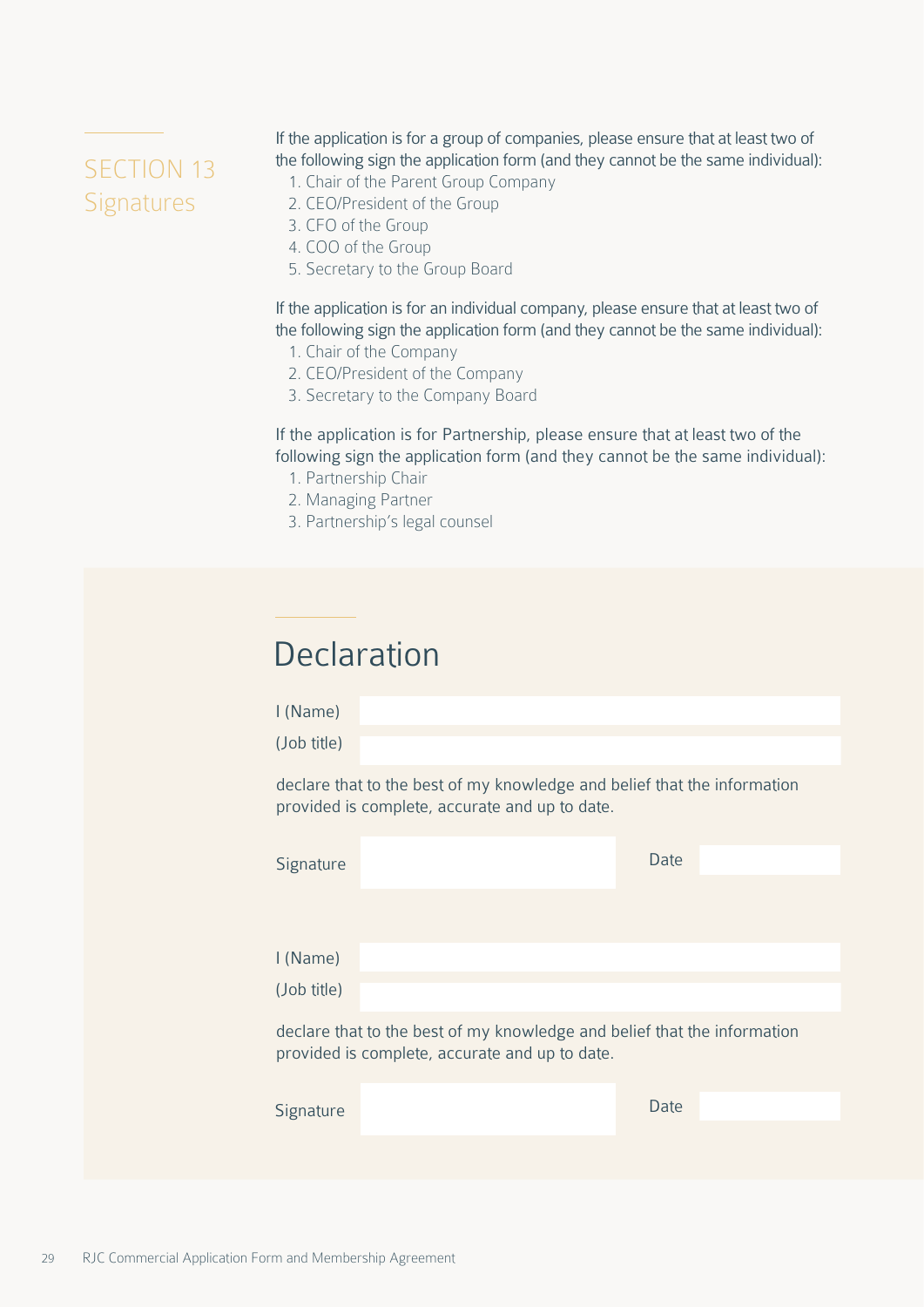# <span id="page-29-0"></span>MEMBERSHIP AGREEMENT

To the Responsible Jewellery Council,

Through our application for commercial membership in the Responsible Jewellery Council (RJC),

#### Company name

is demonstrating its commitment to advance responsible ethical, social and environmental practices in a transparent and accountable manner throughout the RJC scope materials supply chain, from mine to retail. In consideration of the RJC agreeing to our membership we agree as follows:

- We commit to support the mission of the RJC.
- We shall implement continuous improvement processes to achieve increased performance and higher standards for responsible business practices.
- We shall endorse the vision, mission and mandatory standards of the RJC and endeavour to implement them into our own business practices.
- We shall achieve certification under the RJC member certification system within two years after joining the RJC.
- We shall comply with the policies and rules of the RJC applicable to members ("Member Policies") and agree that the RJC reserves the right, at any time, to update and change any or all of the Member Policies, in its sole discretion. The RJC will post any updated versions of Member Policies on the website, [www.responsiblejewellery.com](http://www.responsiblejewellery.com) and we agree that our continued membership of the RJC after any such changes have been made shall constitute our consent to such changes. We agree we are responsible for regularly reviewing the most current version of the Membership Policies, which are currently available at: www.responsiblejewellery.com
- We confirm that we are actively involved for commercial reasons in the RJC scope materials supply chain and will pay the annual RJC membership fee.
- We agree to provide commercially sensitive information to the RJC where such information is needed by the RJC for operational, legal or other reasons, and understand that such information will be kept confidential and will never be disclosed to any third party, including other members of the RJC.
- We are not currently engaged in any activity that might bring the RJC into disrepute.
- We agree to the name of our company, scope of membership, business activity and the date of joining being listed on the RJC's website, if we are accepted as an RJC member.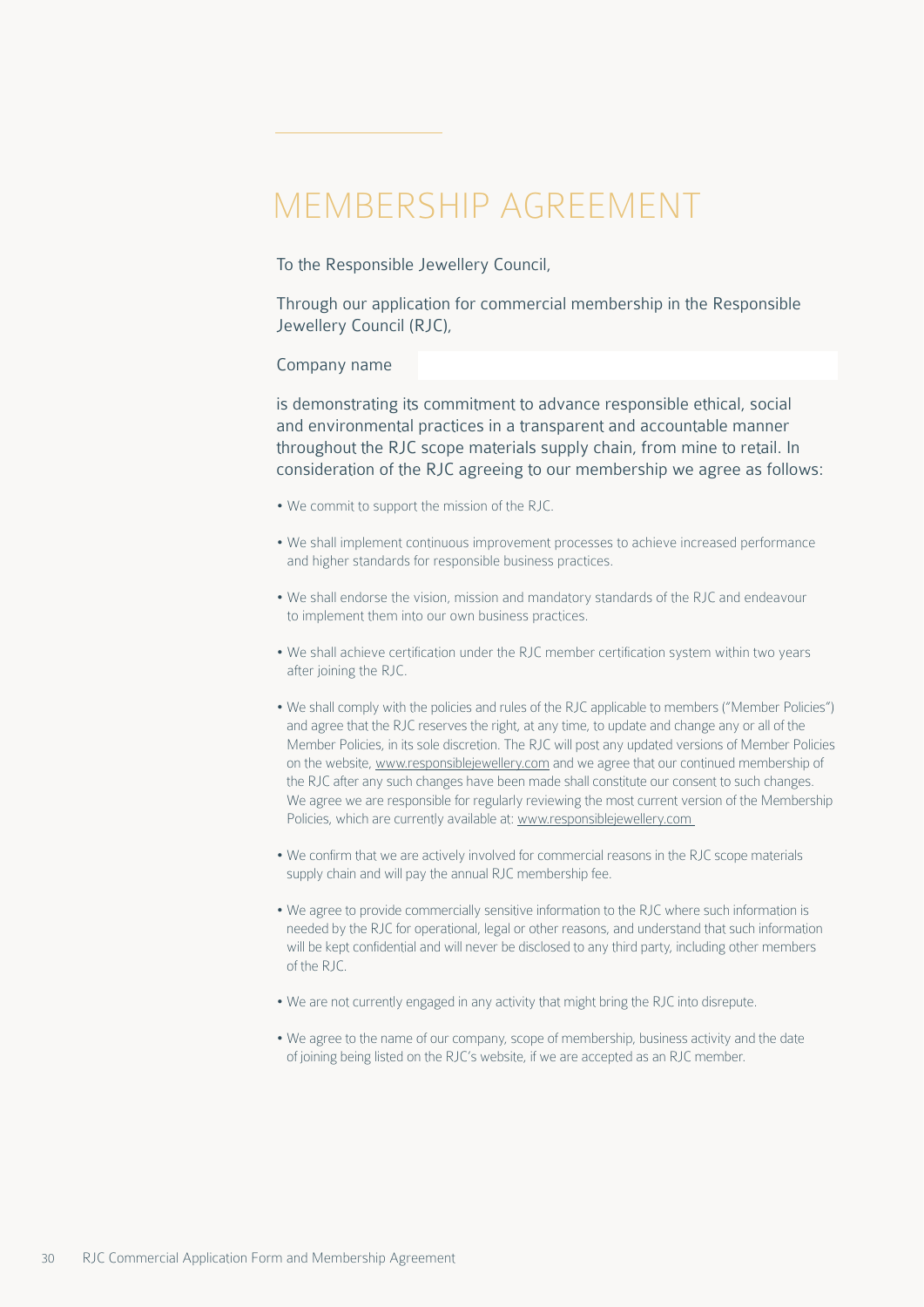- We agree that upon certification, our certification status, certificate and certification scope will be published on the RJC website.
- We understand that RJC membership and certification cannot be used to encompass elements beyond the current RJC scope materials supply chain.
- We agree and understand that the compulsory COP certification is a management systems certification based on a third-party audit of our business practices in accordance with the provisions contained therein.
- We will not use the RJC name and/or logo in any way that conveys a false impression about what areas and entities of our business are covered by the RJC membership and certification.
- We will not use the RJC name and/or certified member logo in any way that implies that a jewellery product or jewellery materials, or the supply chain for the product or materials, are certified or endorsed by the RJC.
- We agree and understand that only RJC members who are Chain-of-Custody (CoC) Certified are authorised to use the RJC logo, CoC Stamp or CoC Certificate on or in conjunction with CoC Material, as defined by the RJC CoC Standard.
- We will not allow affiliated non-RJC certified business partners to use the RJC logo or designs incorporating the RJC logo.
- We agree and understand that having paid all money due from us to the RJC, we may terminate our membership on giving one month's notice in writing to the Executive Director of our intention to do so and we shall be removed from the Register of Members once the termination is confirmed.
- We agree and understand that should our membership cease for any reason; our certification will be rendered invalid and withdrawn by the RJC.
- We understand that the RJC membership fee is payable upon acceptance of membership, that the annual membership fee is calculated on the basis of Annual Relevant Sales, and we commit to pay the annual membership fee when invoiced for same by the RJC.
- We agree and confirm that upon termination, we will remove all reference to the RJC from our company documentation and website and any other place(s) where our membership was previously mentioned.
- We accept that our membership of the RJC and certification may be withdrawn or suspended at the RJC's sole discretion, including (without limitation) if we fail to comply with this Membership Agreement or any other undertakings given by us or in any other way our actions or omissions threaten to bring the RJC into disrepute.
- We agree that under no circumstances shall the RJC be liable to us or to anyone claiming through us for any loss of profits or revenue, or for any losses in contract, tort (including negligence or breach of statutory duty), misrepresentation, restitution or otherwise under this Membership Agreement for termination of membership or certification or otherwise, however arising, and even if the RJC has been advised of the possibility of such loss.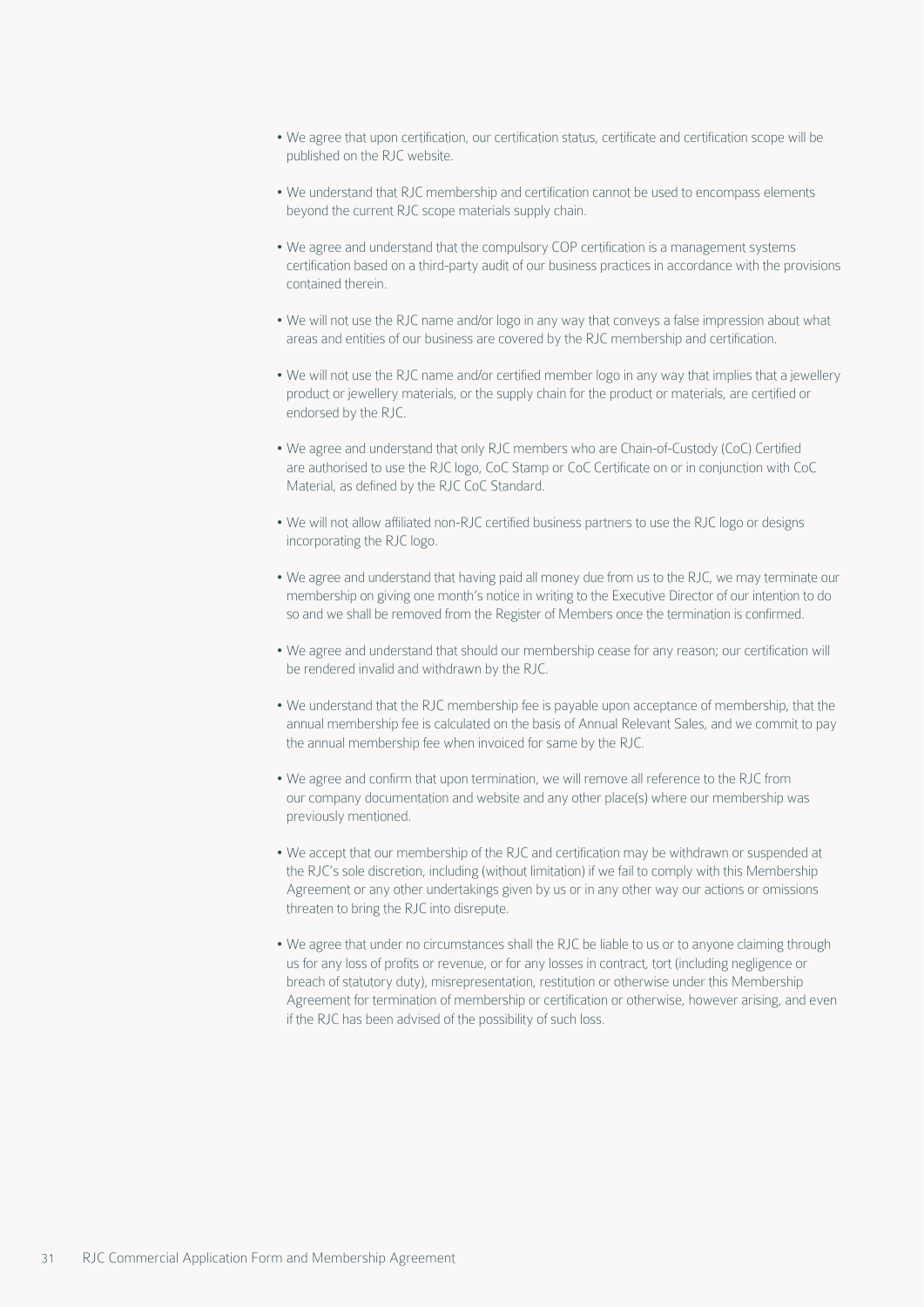- We agree that the essential purpose of the paragraph above is to allocate the risks under this Membership Agreement and that the membership fees would have been substantially higher if the RJC assumed any further liability. We agree that this liability section shall be enforceable to the maximum extent permitted under English law. Nothing in this Membership Agreement excludes the liability of the RJC for any other liability which cannot be excluded or limited by law.
- This Membership Agreement and any dispute or claim arising out of or in connection with it (including non-contractual disputes or claims) shall be governed by and construed in accordance with English law and the courts of England shall have exclusive jurisdiction.

| <b>Declaration</b>                                |      |  |
|---------------------------------------------------|------|--|
| Name of Business Owner,<br>CEO or equivalent      |      |  |
| Job title of Business Owner,<br>CEO or equivalent |      |  |
| Signature                                         | Date |  |
|                                                   |      |  |